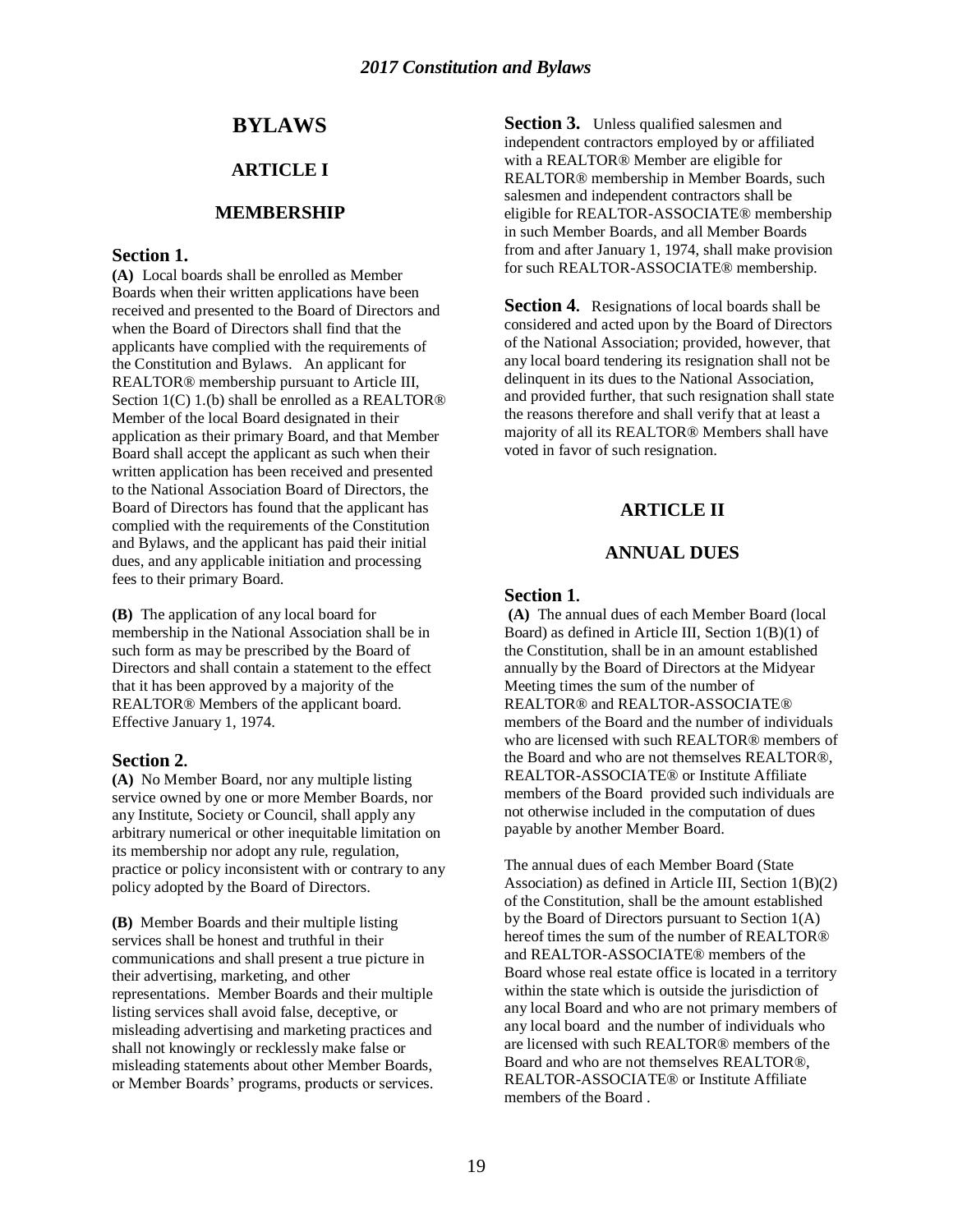#### *2017 Constitution and Bylaws*

The annual dues of each Institute, Society or Council of the National Association shall be one hundred five dollars (\$105.00) times the number of individuals who hold a professional designation awarded by that Institute, Society or Council or who hold a class of membership in the Institute, Society or Council which confers the right to hold office and who are not included in the calculation of dues payable by any Member Board or other Institute, Society or Council of the National Association.

**(B)** For the purpose of this section, a REALTOR® Member of a Member Board shall be held to be any Member who holds primary membership in the Member Board and who, as a sole proprietor, partner, or officer of a real estate firm or corporation or an individual in a position of management control on behalf of principals who are not physically present and engaged in the real estate business in connection with the firm's office, is actively engaged in real estate business as defined in Article III, Section 1 of the Constitution or who is a REALTOR® member of a Member Board pursuant to Article III, Section  $1(C)(1)(b)$  of the Constitution. A REALTOR-ASSOCIATE® Member of a Member Board shall be held to be any Member employed by or affiliated with a REALTOR® Member as a sales employee or independent contractor unless such Member is classified by the member Board as a REALTOR® Member in which case he shall be deemed a REALTOR® Member. An individual licensed in the state within which the board is located or within the state in which the real estate firm of the REALTOR® is located shall be deemed to be licensed with a REALTOR® if the license of the individual is held by a REALTOR® or by any broker who is licensed with the REALTOR®, provided that such licensee is not otherwise included in the computation of dues payable by a sole proprietor, partner, corporate officer or individual in a position of management control of the entity. Upon payment to the National Association of the dues required under Section 1(A) hereof, each REALTOR® and REALTOR-ASSOCIATE® Member in good standing of a Member Board shall be deemed respectively a REALTOR® or REALTOR-ASSOCIATE® Member in good standing of the National Association.

 $(C)$  A REALTOR<sup>®</sup> with a direct or indirect ownership interest in an entity engaged exclusively in soliciting and/or referring clients and customers to the REALTOR® for consideration on a substantially exclusive basis shall annually file with the REALTOR<sup>®</sup>'s primary board on a form approved by the National Association a list of the licensees affiliated with that entity and shall certify that all of

the licensees affiliated with the entity are solely engaged in referring clients and customers and are not engaged in listing, selling, leasing, managing, counseling or appraising real property. The individuals disclosed on such form shall not be deemed to be licensed with the REALTOR® filing the form for purposes of this Section.

The Member Board dues shall be adjusted for any licensee included on a form submitted to a Board who during the same calendar year applies for REALTOR<sup>®</sup> or REALTOR-ASSOCIATE<sup>®</sup> membership in a Member Board as provided in Section 2(B) hereof, except that in the case of a new Member who held REALTOR® or REALTOR-ASSOCIATE<sup>®</sup> membership during the preceding calendar year the adjustment to Member Board dues shall not be prorated. The adjustment to Member Board dues for all new Members under this Section 1(C) shall be due and payable to the National Association by the last day of the month following the month active REALTOR® status is granted as evidenced in the National REALTOR® Database System.

**(D)** A REALTOR® may file annually with the REALTOR<sup>®</sup>'s primary board on a form approved by the National Association a list of the licensees affiliated with that entity that are authorized to provide mortgage loan origination services based upon their real estate license and shall certify that those licensees included on the list are solely engaged in mortgage loan origination and are not engaged in listing, selling, leasing, managing, counseling or appraising real property. The individuals disclosed on such form shall not be deemed to be licensed with the REALTOR® filing the form for purposes of this Section.

The Member Board dues shall be adjusted for any licensee included on a form submitted to a Board who during the same calendar year applies for REALTOR® or REALTOR-ASSOCIATE® membership in a Member Board as provided in Section 2(B) hereof, except that in the case of a new Member who held REALTOR® or REALTOR-ASSOCIATE® membership during the preceding calendar year the adjustment to Member Board dues shall not be prorated. The adjustment to Member Board dues for all new Members under this Section 1(D) shall be due and payable to the National Association by the last day of the month following the month active REALTOR® status is granted as evidenced in the National REALTOR® Database System.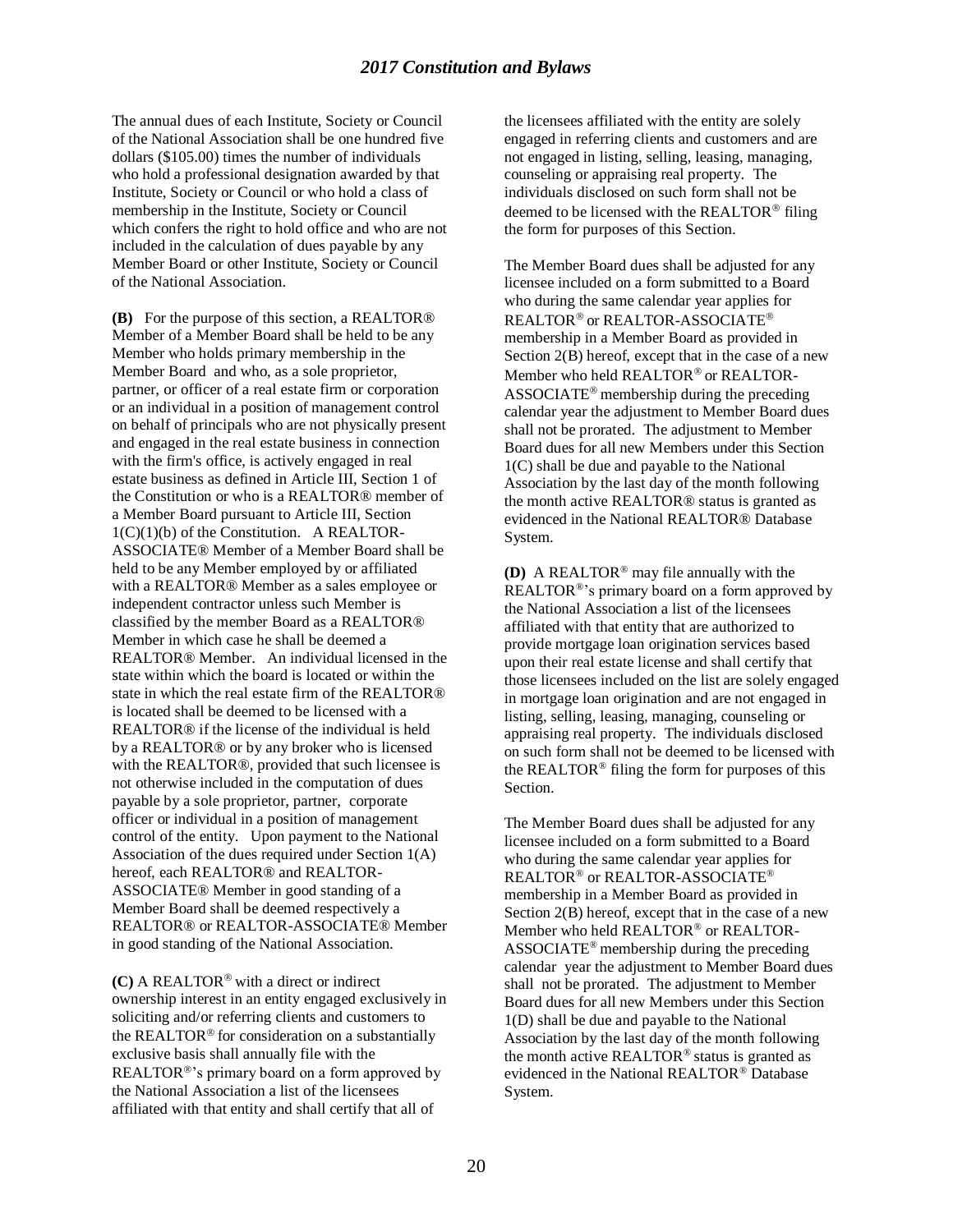#### **Section 2.**

**(A)** Each year each Member Board shall file with the National Association a list of the names of the REALTOR® and REALTOR-ASSOCIATE® Members of the Board and the numbers of individuals licensed with REALTOR® Members of the Board who are not themselves Board Members, which list and number shall be certified by the President and Secretary of the Board.

At the time such list is filed each Member Board shall pay dues for the current fiscal year based upon such list, which dues shall be adjusted each month to reflect any net increase in the number of individuals licensed with REALTOR® Members of the Board who are not themselves Board Members.

**(B)** Member Board dues shall also be adjusted for new Members enrolled by the Member Board who were not previously licensed with a REALTOR® Member of the Board during the current fiscal year, except that in the case of a new Member who held REALTOR® or REALTOR-ASSOCIATE® membership during the preceding calendar year the adjustment to Member Board dues shall not be prorated. The adjustment to Member Board dues for all new Members under this Section 2(B), except as provided for herein, shall be prorated monthly and be due and payable to the National Association by the last day of the month following the month active REALTOR® status is granted as evidenced in the National REALTOR® Database System.

**(C)** In calculating the dues payable to the National Association by a Member Board, no member holding primary membership in another Member Board shall be considered, provided such member has notified the state association, and each local board to which he belongs of the identity of the Member Board where he holds primary membership.

**(D)** The policies and procedures for the reporting of members and payment of dues by the Institutes, Societies and Councils of the National Association shall be established by the Board of Directors of the National Association.

**Section 3.** The annual dues payable by International Members as defined in Article III, Section 1(E) of the Constitution shall be established from time to time by the Board of Directors of the National Association with due consideration to the cost of the membership services provided.

**Section 4**. Each REALTOR® Member as defined by Article III, Section  $1(C)$  1.(b) of the Constitution shall pay dues to their primary Board annually in advance in accordance with the Bylaws of the Member's primary Board. Any REALTOR® Member as defined by Article III, Section  $1(C)(1)(ii)$ of the Constitution delinquent in payment of dues to the Member's primary Board shall be suspended or terminated automatically if their membership in the Member's primary Board is suspended or terminated by that Board for non-payment of dues, fees, fines or other financial obligations. A REALTOR® Member as defined by Article III, Section  $1(C)(1)(ii)$  of the Constitution terminated for non-payment of an amount owed to the Member's primary Board shall not be eligible for reinstatement to membership in the National Association unless such amount shall have been paid to the Board or otherwise satisfied.

**Section 5.** The dues of each Member Board, International Member, Student Member and National Affiliate Member shall be paid annually in advance and shall be due to the National Association on January 1 of each year. If annual dues are not paid by April 1, the Association may assess such late charges and administrative fees as may be established by the Board of Directors. Any Member Board, International Member, Student Member and National Affiliate Member delinquent in payment of dues by more than 90 days may be required to show cause as to why the Board of Directors, at its discretion, should not revoke the membership and/or charter of such member.

Any member failing to pay an assessment which has been duly approved by the Board of Directors within ninety (90) days of the due date established for payment of that assessment by the Board of Directors may be assessed such late charges and administrative fees as may be established by the Board of Directors. Any member delinquent in payment of an assessment by more than one hundred eighty (180) days from the due date established for payment of that assessment may be required to show cause as to why the Board of Directors, at its discretion, should not revoke the membership and/or charter of such member.

**Section 6.** Each person attending the National Convention shall pay such registration fee as shall be prescribed by the Board of Directors.

**Section 7.** Upon giving at least thirty (30) days' notice in writing, and subject to the approval of the Board of Directors, any Institute, Society or Council, in accordance with its Bylaws, may: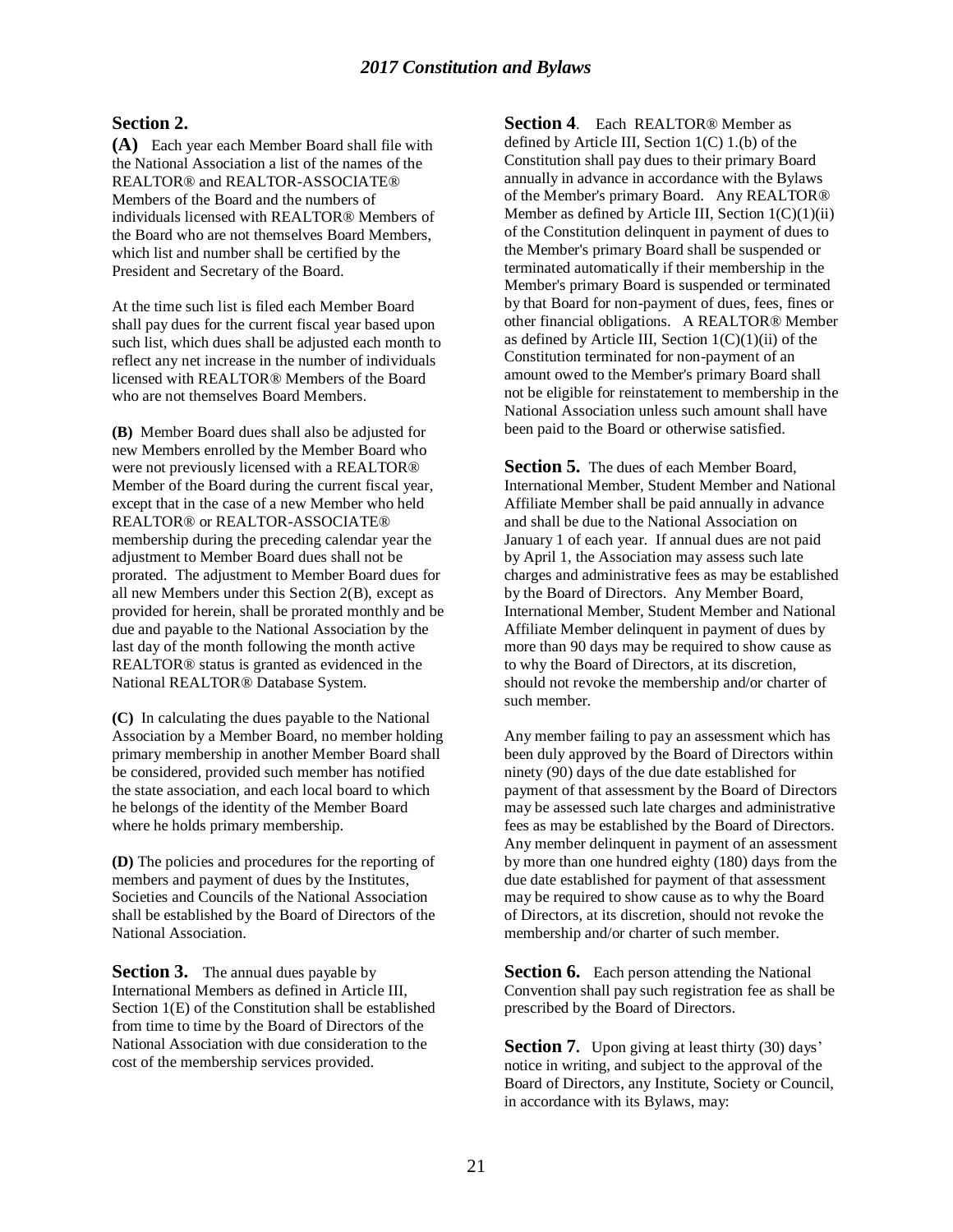**(A)** Increase its annual membership dues;

**(B)** Establish active, associate, and sustaining forms of membership.

#### **Section 8.**

**(A)** The payment of dues in an Institute, Society or Council shall entitle every member to such rights and privileges as may be provided in its Bylaws, subject to the approval of the Board of Directors of the National Association, except that the exercise of such rights and privileges at any session of an Institute, Society or Council held in conjunction with the National Convention shall be further subject to the payment of the convention registration fee and to conformance with the convention regulations of the National Association.

**(B)** Any member in good standing of an Institute, Society or Council who holds a professional designation awarded by an Institute, Society or Council affiliated with the National Association that addresses a specialty other than residential brokerage shall be entitled to Institute Affiliate membership in the National Association and in the Member Boards provided for in Section 11 of this Article.

**Section 9.** Notwithstanding anything in this Article to the contrary, the dues payable by a Member Board to the National Association shall be reduced by the amount established by the Board of Directors pursuant to Section 1(A) hereof, times the number of REALTOR® Emeriti, Past Presidents of the National Association, Past Treasurers of the National Association and recipients of the Distinguished Service Award who are members of the Board.

**Section 10.** The Board of Directors may assess the members by class, provided that notice of the classes of membership to be assessed, the amount of the assessment for each of the classes to be assessed, the purpose of the assessment and when the assessment shall be due is submitted to the Member Boards at least 30 days in advance of its adoption. For assessments imposed on Member Boards, the amount to be paid by a Member Board shall be the amount of the assessment as stated in the notice times the sum of the number of REALTOR® and REALTOR-ASSOCIATE® members of that Member Board as certified by the President and Secretary of the Member Board pursuant to Section 2(A) hereof. Notwithstanding the foregoing, the amount to be paid by a Member Board shall be reduced by the amount of the assessment as stated in the notice times the

number of REALTOR® Emeriti, Past Presidents of the National Association and recipients of the Distinguished Service Award who are members of the Board.

**Section 11.** From the dues paid by the Institutes, Societies and Councils of the National Association in accordance with Article II, Section 1 hereof, the National Association shall credit thirty-five dollars (\$35.00) to the account of the Member Board (Local) for each individual included on the list provided by the Institute, Society or Council whose office address is within the assigned territorial jurisdiction of that Member Board, provided however, if the office location is also within the territorial jurisdiction of a Commercial Overlay Board, as provided for in Article III, Section 4 of the National Association's Constitution, the thirty-five dollars (\$35.00) amount will be credited to the Commercial Overlay Board, unless the Institute Affiliate Member directs that the dues be credited to the other board.

The National Association shall also credit thirty-five dollars (\$35.00) to the account of the Member Board (State) for each individual included on the list provided by the Institute, Society or Council whose office address is within the assigned territorial jurisdiction of that Member Board (State).

# **ARTICLE III**

# **TERRITORIAL JURISDICTION**

**Section 1.** Except as provided in Section 2 of this Article, the territory of a Member Board shall be defined by the Board of Directors of the National Association, taking into consideration the ability of the Board to service its members and the public, to enforce the Code of Ethics, and to safeguard the registered marks of the National Association. All Member Boards shall have the same privileges and responsibilities set forth in this Article.

**Section 2.** Disputes concerning the jurisdiction and/or the name of a Member Board shall be determined by the Membership Policy and Board Jurisdiction Committee at a hearing conducted in accordance with the procedures approved by the Board of Directors. The decision of the hearing panel will be final except that the Board of Directors may require a new hearing before a different panel of the Committee if it determines the procedures failed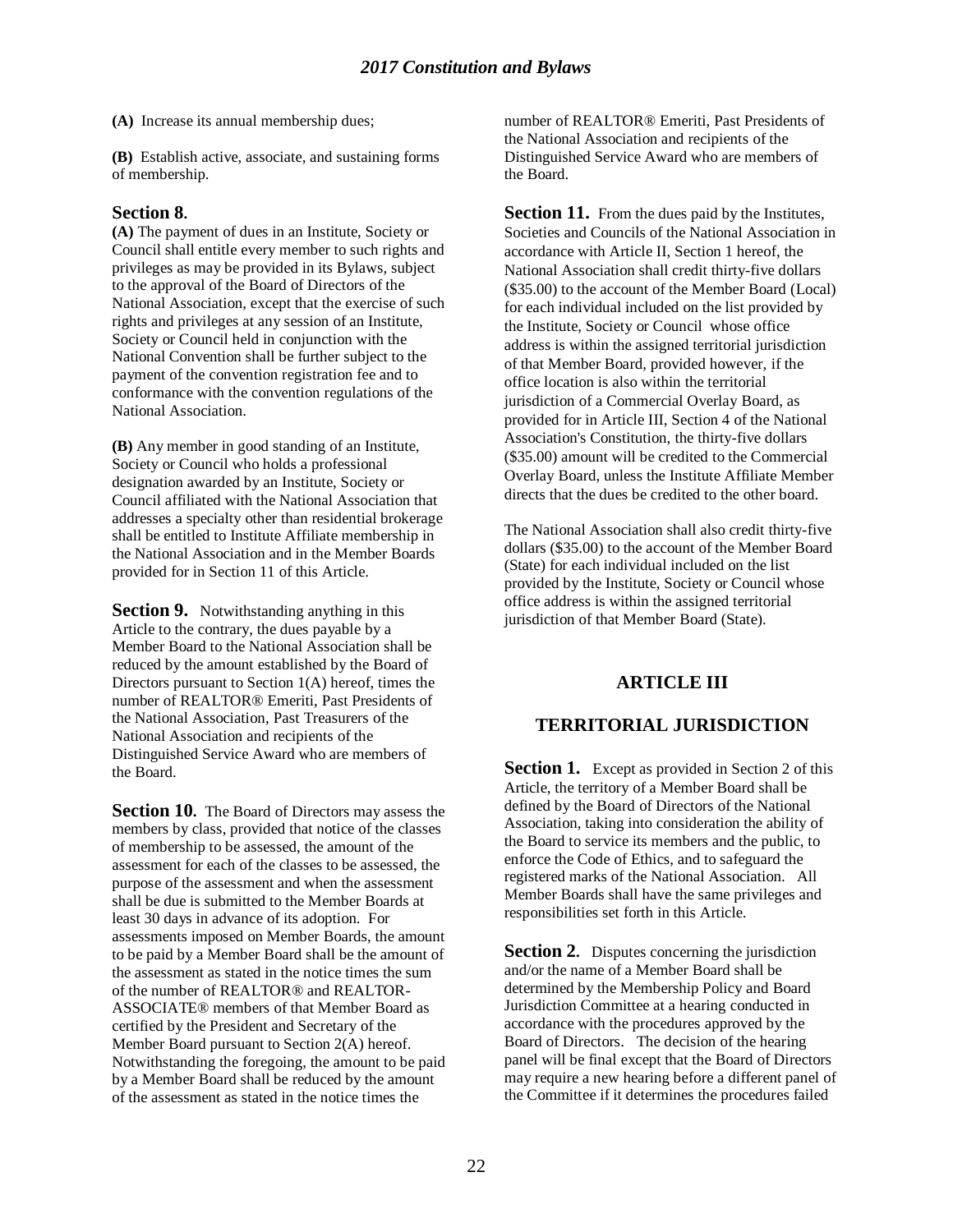to provide due process. Mergers, voluntary dissolutions, and uncontested changes of jurisdiction and/or changes of name of member boards may be administratively approved in accordance with the procedures approved by the Board of Directors.

**Section 3.** Jurisdiction of a Member Board is hereby defined to mean:

**(A)** The right and duty to control the use of the term REALTOR®, REALTORS®, and REALTOR-ASSOCIATE® jointly and in full cooperation with the NATIONAL ASSOCIATION OF REALTORS® subject to the conditions set forth in these Bylaws, including the duty to promptly report to the NATIONAL ASSOCIATION OF REALTORS® any unauthorized or improper use of such terms and to fully cooperate and coordinate with the NATIONAL ASSOCIATION OF REALTORS® in any and all attempts to halt or prevent any such unauthorized or improper use of these terms, and;

**(B)** The duty to enforce the Code of Ethics, and;

**(C)** The authority to accept as a REALTOR®, REALTOR-ASSOCIATE® or Institute Affiliate Member any person engaged in the real estate business, including brokerage, management, appraising, land development and building, and other related aspects of the real estate business who maintains an office within the state or within a state whose border is contiguous with that state and who complies with any licensure or other regulatory requirements applicable to his business activities within the state.

**Section 4.** If the territory of a Member Board has never been approved, the Board of Directors of the National Association shall, upon notice to such Member Board and an opportunity for hearing, define its territory, and such action shall be binding upon the Member Board concerned.

**Section 5.** Any Member Board within whose territory a provision of this Article is violated by a member of another Member Board may complain of such violation to the Member Board of which the violator is a member, which Board thereupon shall take the necessary steps to enforce such provision. If it fails to do so, the complaining Board shall have the right to submit the matter to the National Association for appropriate action.

**Section 6.** Any Member Board which shall neglect or refuse to maintain and enforce the

provisions of this Article or neglect or refuse to cooperate with the NATIONAL ASSOCIATION OF REALTORS® in the maintenance and enforcement of this Article with respect to its members may, after due notice and opportunity for hearing, be expelled by the Board of Directors from membership in the National Association.

# **ARTICLE IV**

# **CODE OF ETHICS**

**Section 1**. Each Member Board shall adopt the Code of Ethics of the National Association as a part of its governing regulations for violation of which disciplinary action may be taken.

Adoption of the Code of Ethics includes responsibility for providing applicant/new member Code of Ethics orientation and ongoing member ethics training that satisfies the learning objectives and minimum criteria established by the National Association from time to time.

**Section 2.** Any Member Board which shall neglect or refuse to maintain and enforce the Code of Ethics with respect to the business activities of its members may, after due notice and opportunity for hearing, be expelled by the Board of Directors from membership in the National Association. Enforcement of the Code of Ethics also requires Member Boards to share with the state real estate licensing authority final ethics decisions holding REALTORS® in violation of the Code of Ethics in instances where there is reason to believe the public trust may have been violated. The "public trust", as used in this context, refers to demonstrated misappropriation of client or customer funds or property, willful discrimination, or fraud resulting in substantial economic harm. Enforcement of the Code of Ethics also requires Member Boards to provide mediation and arbitration services to members and their clients so that the dispute resolution requirements of Article 17 of the Code of Ethics can be met.

Enforcement of the Code of Ethics also includes responsibility for ensuring that persons primarily responsible for administration of enforcement procedures have successfully completed training that meets the learning objectives and minimum criteria established by the National Association from time to time.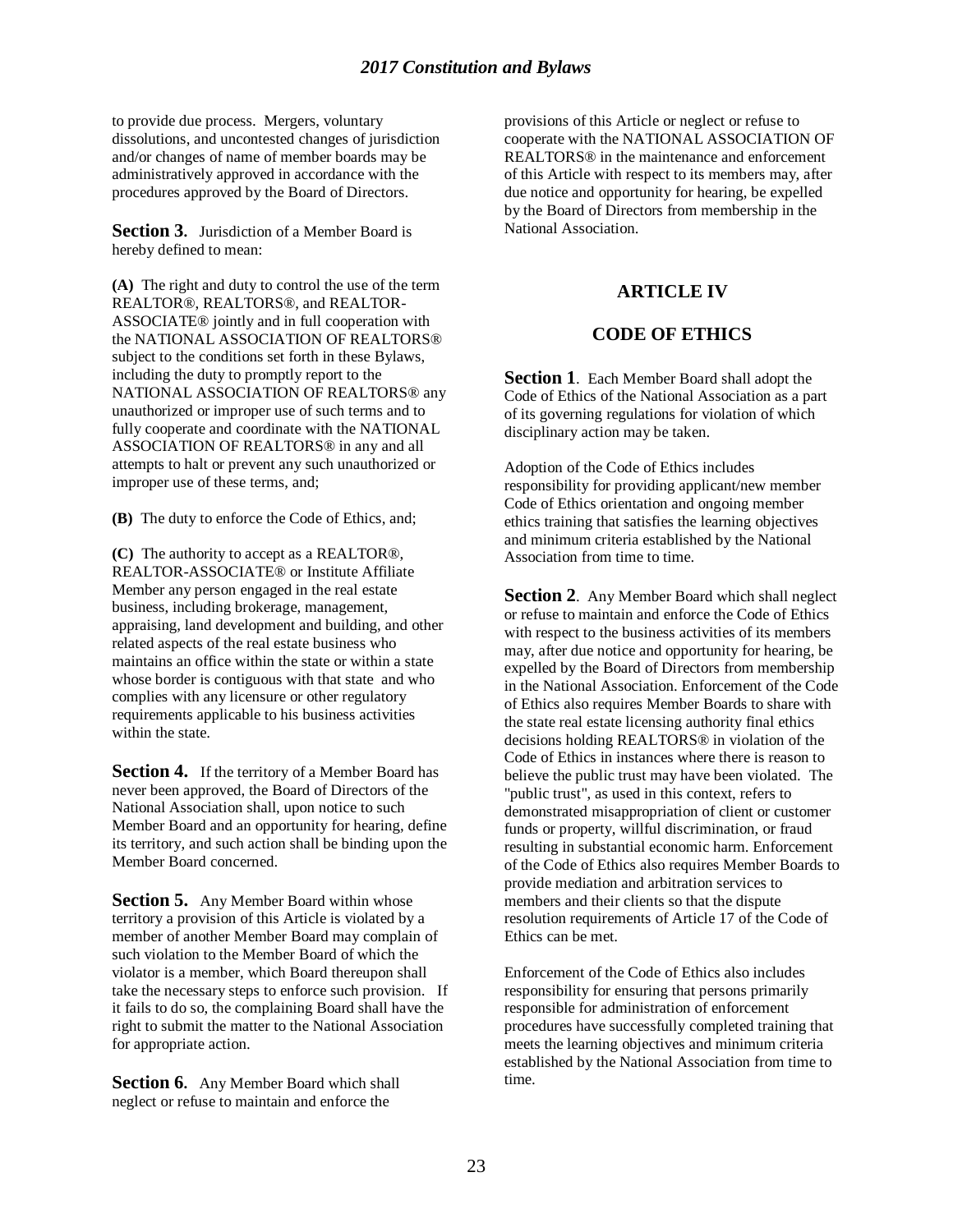Enforcement of the Code of Ethics also prohibits Member Boards from knowingly granting REALTOR® or REALTOR-ASSOCIATE® membership to any applicant who has an unfulfilled sanction pending which was imposed by another Board or Association of REALTORS® for violation of the Code of Ethics.

# **ARTICLE V**

# **USE OF THE TERMS REALTOR®, REALTORS® AND REALTOR-ASSOCIATE®**

**Section 1.** Upon application of a Member Board, the Board of Directors may license such Board to use the term REALTOR® or REALTORS® as a part of its name under the following conditions:

**(A)** Such Board shall sign a written agreement with the Board of Directors of the National Association agreeing to eliminate the term REALTOR® or REALTORS® from its name immediately when and if it either shall cease to maintain or shall lose its membership in the National Association.

**(B)** The use of the term REALTOR® or REALTORS® in the name of such Board shall be in such manner as may be prescribed by the Board of Directors.

**Section 2.** REALTOR® Members are hereby licensed to use the term REALTOR®, REALTORS® or REALTOR-ASSOCIATE® in connection with their business, subject to the right of each Member Board to control, jointly and in full cooperation with the NATIONAL ASSOCIATION OF REALTORS® such use within its territory.

## **Section 4.**

**(A)** A firm, partnership, corporation, or branch office whose principals actively engaged in the real estate business are REALTOR® members of a Member Board, except for the corporations of those REALTOR® members who hold membership pursuant to Article III, Section 1(C) 1.(b) of the Constitution, may use the term REALTOR® or REALTORS® in connection with, but not as a part of, its name thus: 'The \_\_\_\_\_\_\_ Real Estate Company, REALTORS®', but this privilege shall cease upon suspension or expulsion of any such principal from membership in the Board, and shall not revive unless or until he is readmitted to

membership therein or his suspension expires or he severs his connection with the firm, partnership or corporation.

**(B)** The right to use the term REALTOR<sup> $\circledcirc$ </sup> or REALTORS<sup>®</sup> in connection with a firm, partnership, corporation or branch office shall be limited to office locations which a principal, partner, corporate officer or branch office manager of the firm, partnership or corporation holds REALTOR® membership. If a firm, partnership or corporation operates additional places of business which no principal, partner, corporate officer, or branch manager holds REALTOR<sup>®</sup> membership, the term REALTOR<sup>®</sup> or REALTORS<sup>®</sup> may not be used in any reference to those additional places of business.

**Section 5.** Each Member Board is hereby licensed to use the term REALTOR® or REALTORS® in the name of its headquarters building, in the title of its official publication, and of educational or civic meetings, services, or clinics sponsored by the Board, provided that the affiliation of the undertaking with the Member Board or the National Association is indicated, and that Board Members may participate therein.

**Section 6.** REALTOR® members are hereby licensed to use the terms REALTOR® or REALTORS® in connection with activities in support of specific candidates in specific elections to public office or nomination for election to public office, provided the definition of the term REALTOR® as a registered collective membership mark which identifies members of the NATIONAL ASSOCIATION OF REALTORS® and the identification of those conducting such activities as members of a member Board(s) is included on all letterhead and other written campaign literature, in all campaign media aids and on other materials unless not reasonably practical. Any such use must cease immediately after the election.

**Section 7.** Except as specifically otherwise provided in this Article, use of descriptive words or phrases in connection with the term REALTOR®, REALTORS® or REALTOR-ASSOCIATE® is expressly prohibited.

**Section 8.** Wherever the terms REALTOR®, REALTORS® or REALTOR-ASSOCIATE® are used in these Bylaws, they shall be understood to include the imprint of the emblem seal of the National Association.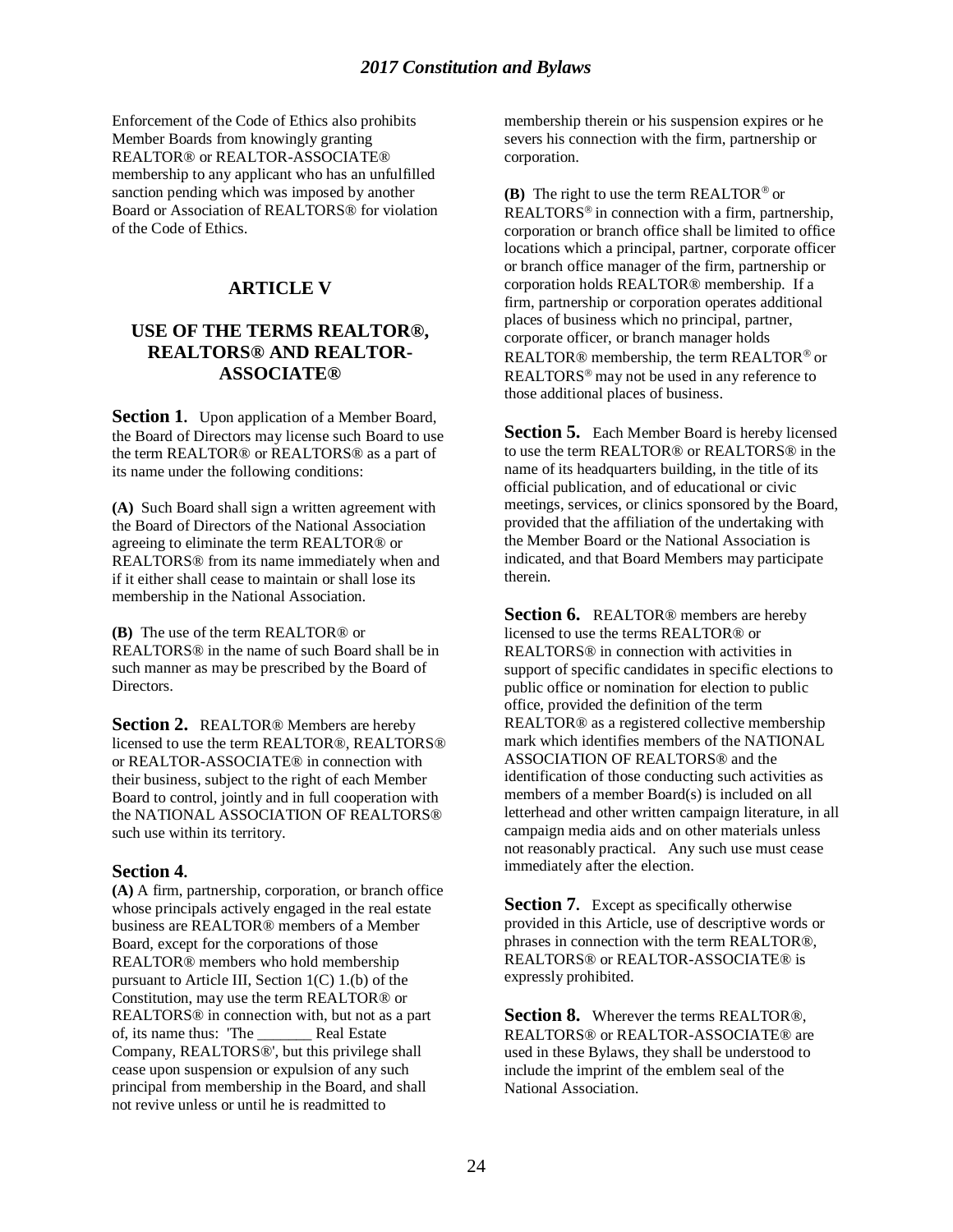**Section 9.** Any Member Board which shall neglect or refuse to maintain and enforce the provisions of this Article, or neglect or refuse to cooperate with the NATIONAL ASSOCIATION OF REALTORS® in the maintenance and enforcement of this Article with respect to its members may, after due notice and opportunity for hearing, be expelled by the Board of Directors from membership in the National Association.

#### **Section 10.**

**(A)** No Member Board shall sponsor, endorse, recognize, or award, directly or indirectly, any professional designation or certification that is confusingly similar to those available through the National Association, the Real Estate Buyer's Agent Council, or the Institutes, Societies, and Councils of the National Association.

**(B)** In the event a Member Board sponsors, endorses, recognizes or awards, directly or indirectly, any professional designation or certification that is not offered by the National Association, such Member Board shall clearly and affirmatively state in all course materials and related advertising and promotional materials that the professional designation or certification is not affiliated with or endorsed by the National Association of REALTORS<sup>®</sup>.

## **ARTICLE VI**

#### **COMMITTEES**

**Section 1.** The President shall appoint such standing and special committees as shall be designated from time to time by the Board of Directors and such other special committees as he may deem necessary or appropriate.

**Section 2.** Unless otherwise provided in the NATIONAL ASSOCIATION OF REALTORS® Constitution or in these Bylaws, any action by a committee shall be subject to the approval of the Board of Directors.

## **ARTICLE VII**

#### **AMENDMENTS**

**Section 1.** These Bylaws may be amended at any meeting by two-thirds of the Directors present at such meetings, provided that a quorum is present at such meeting, and provided the substance of the proposed amendments shall have been submitted to the Member Boards at least 30 days in advance of their adoption. The notice may be sent by first-class mail, electronic communication, including e-mail, or any other means permitted by law that has been approved by the Board of Directors for sending such notices.

#### **ARTICLE VIII**

#### **RULES FOR MEETINGS**

**Section 1.** Wherever notice of meetings or of the subjects to be considered at meetings is required or authorized by these Bylaws, publication of such notice in an official publication which is mailed to all members of the National Association within the required time limits, shall be deemed to be good and sufficient notice.

**Section 2.** The order of business of the National Association and its Institutes, Societies and Councils and committees, except where otherwise provided, shall be:

- 1. Call to Order
- 2. Taking of the Roll
- 3. Applications for Membership
- 4. Reading of Minutes
- 5. Reports of Officers
- 6. Reports of Committees.
- 7. Reports of Institutes, Societies and Councils
- 8. Unfinished Business
- 9. New Business
- 10. Appointment of Committees
- 11. Election of Officers

#### **Section 3.**

**(A)** The substance of any resolution to be acted upon at any National Convention or other meeting of delegates shall be submitted in writing to the Member Boards at least 45 days in advance of the convention or meeting.

**(B)** This provision may be waived by the consent of two-thirds of the delegates present and entitled to vote at such convention or meeting.

**(C)** This provision shall not apply to any resolution adopted by the affirmative vote of at least two-thirds of the Directors present at any regularly constituted meeting of the Board of Directors.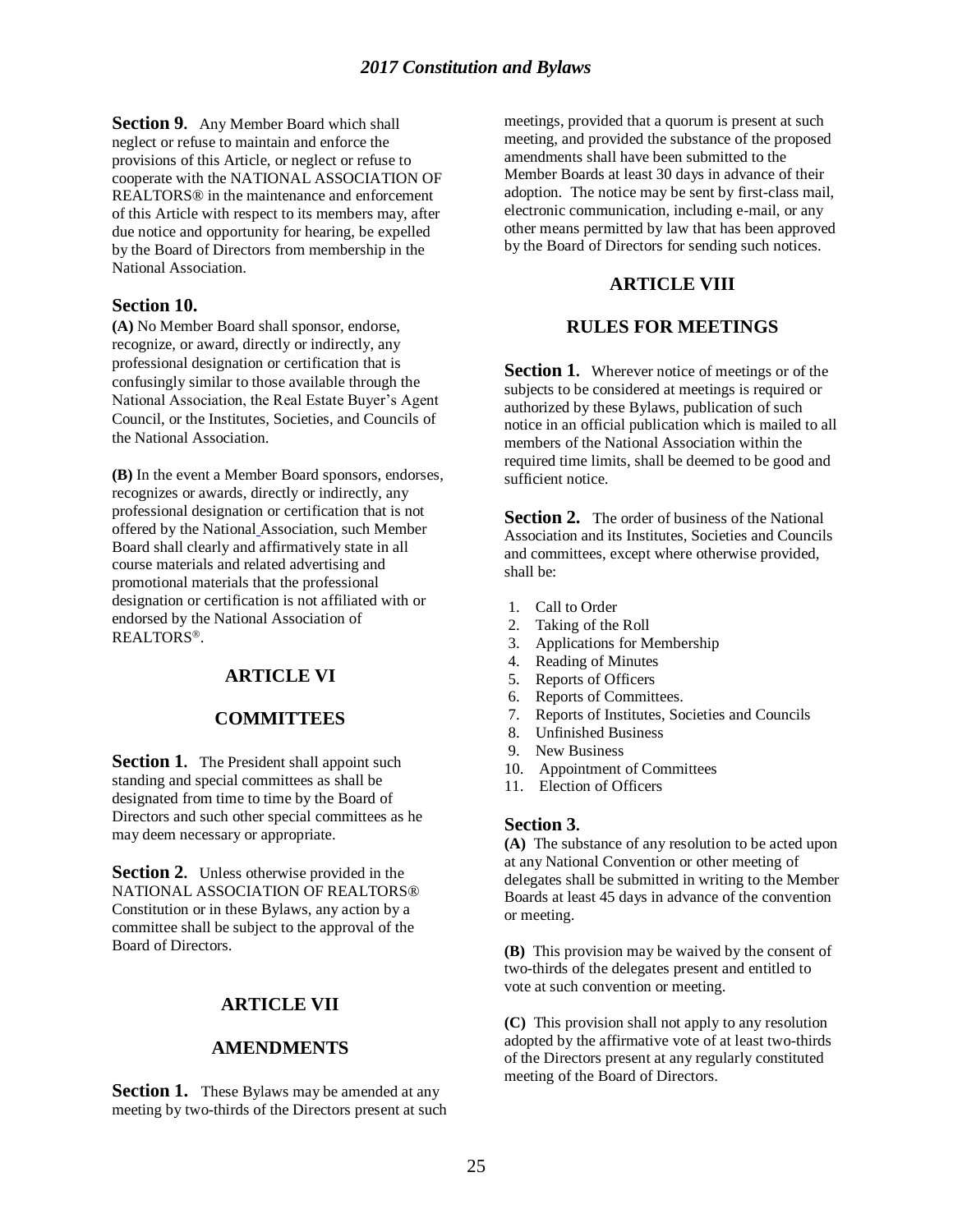**Section 4.** All resolutions and motions must be made in writing, if the presiding officer so requests, or if the request is by majority vote of the delegates present at any convention or meeting.

**Section 5.** Robert's Rule of Order, Latest Edition, shall be recognized as the authority governing the meetings of the National Association and its Institutes, Societies and Councils, and committees, except where otherwise provided, and when not in conflict with its Constitution and Bylaws.

# **ARTICLE IX**

# **DEFENSE AND INDEMNIFICATION OF OFFICERS AND DIRECTORS**

**Section 1.** In the event of suits or claims in which one or more current or past officers or directors or employees of the Association are named as a result of their status as such or decisions or actions taken in good faith and reasonably understood to be within the scope of their authority or employment during their term as such, the National Association shall, directly or through insurance secured for the benefit of such officers and directors and employees, secure counsel to act on behalf of and provide a defense for such officers, directors and employees; pay reasonable defense expenses incurred in advance of final disposition of such case; and indemnify such officers, directors and employees with respect to any liability assessed or incurred as a result of any such claim, suit or action.

**Section 2.** The above stated defense and indemnification of officers, directors and employees shall extend to those individuals when serving at the request of the Association as a director, officer or employee of another entity, but only after indemnification and insurance coverage from such other entity has been exhausted.

#### **ARTICLE X**

#### **REALTORS® INFORMATION NETWORK**

**Section 1.** The President or, in the event the President is unable or unwilling to act, the President-Elect, shall have the authority and responsibility for voting the shares of stock of the REALTORS® Information Network owned or controlled by the

National Association. The President or President-Elect shall always vote those shares in accordance with the instructions of the Board of Directors or, where authorized elsewhere in this Article, the Leadership Team.

**Section 2.** Unless a matter to be considered by the stockholder of the REALTORS® Information Network will be voted upon prior to the next meeting of the Board of Directors of the National Association, all such matters shall be submitted to the Board of Directors of the National Association which shall determine how the President or President-Elect shall vote the shares owned or controlled by the National Association. If the vote of the shareholder is without instruction from the Board of Directors, any matter to be considered by the shareholder shall be submitted to the Leadership Team, which shall determine how the President or President-Elect shall vote the shares owned or controlled by the National Association, provided however, that any shareholder vote regarding items set forth in Article II, Section 6 of the bylaws of the REALTORS® Information Network, Inc. must be submitted to the National Association's Board of Directors for a determination of how shares owned or controlled by the National Association shall be voted.

**Section 3.** Upon receipt by the Secretary of the National Association of either a written statement signed by the President of the National Association or a petition signed by any four Regional Vice Presidents of the National Association, which statement or petition names a Director of the REALTORS® Information Network and requests the removal of that Director from the Board of Directors of the REALTORS® Information Network, the Secretary shall forward the statement or petition to the Executive Committee to make a recommendation to the Board of Directors which shall vote on whether to remove the Director. If the Executive Committee and Board of Directors are not scheduled to meet within thirty days of receipt of the statement or petition, the Secretary shall forward the statement or petition to the Leadership Team for a vote on whether to remove the Director.

In the event the Board of Directors or, where appropriate, the Leadership Team, votes to remove the Director from the Board of Directors of the REALTORS® Information Network, the President or, if the President is unable or unwilling to act, the President-Elect, shall act forthwith to remove that Director, including, if necessary, calling a special meeting of the shareholder and voting the shares owned or controlled by the National Association in accordance with the instructions of the Board of Directors or Leadership Team.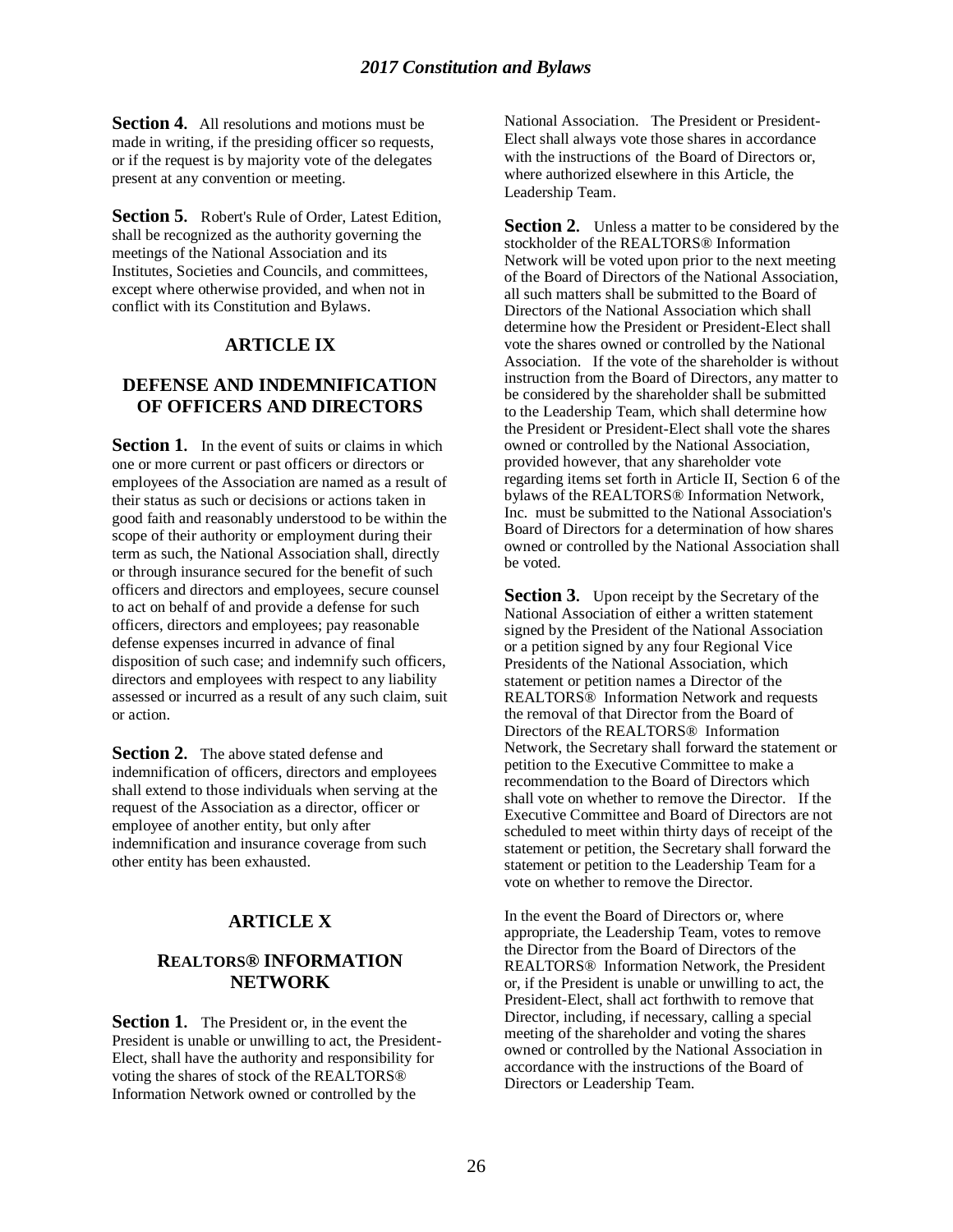# **ARTICLE XI MISCONDUCT**

Any member or appointed officer of the Association may be reprimanded or removed from a committee or an appointed leadership position for sexual harassment of an Association member or employee. The discipline to be imposed shall be determined by the President, President-Elect, First Vice President, Treasurer and one member of the Board of Directors selected by the President after an investigation in accordance with established procedures and after consultation with legal counsel.

Any elected officer of the Association may be reprimanded or removed from office for sexual harassment of an Association member or employee. The discipline to be imposed shall be determined by five members of the Executive Committee selected by the highest ranking officer not named in the complaint after an investigation in accordance with established procedures and after consultation with legal counsel. If the recommendation is to remove the elected officer from office, the officer will be given the opportunity to resign. If he or she refuses to resign, the report from the investigatory team will be provided to the Executive Committee for final determination. The Executive Committee may remove the officer from office by a two-thirds vote.

# **ARTICLE XII**

## **BUILDING FUND**

**Section 1.** The Treasurer shall maintain in accordance with Generally Accepted Accounting Principles a separate record among the assets of the National Association of all real property owned by the National Association which is, has been or is planned to be used for the offices of the National Association.

**Section 2.** In the event any asset of the type referred to in Section 1 hereof is sold by the National Association, the proceeds of that sale, less the direct expenses of the sale, shall be held in a Building Fund created by the Treasurer of the National Association.

**Section 3.** Funds held in the Building Fund shall be deposited in such depositories and in such manner as the Board of Directors may designate and direct or invested in such manner as is consistent with the investment policies for the Building Fund approved by the Board of Directors of the National Association. All or part of the funds held in the Building Fund may be commingled with other funds

of the National Association for purposes of their deposit or investment. All interest earned and any gain or loss recognized on the principal of the Building Fund shall be added to or subtracted from the principal of the Building Fund.

**Section 4.** Expenditures from the Building Fund shall require the approval of the Board of Directors. Expenditures for the purpose of acquiring ownership of real property to be used for the offices of the National Association shall require approval by a majority vote of the Board of Directors. Expenditures for any other purpose or transfers to other of the National Association's designated funds shall require approval by a two-thirds vote of the Board of Directors.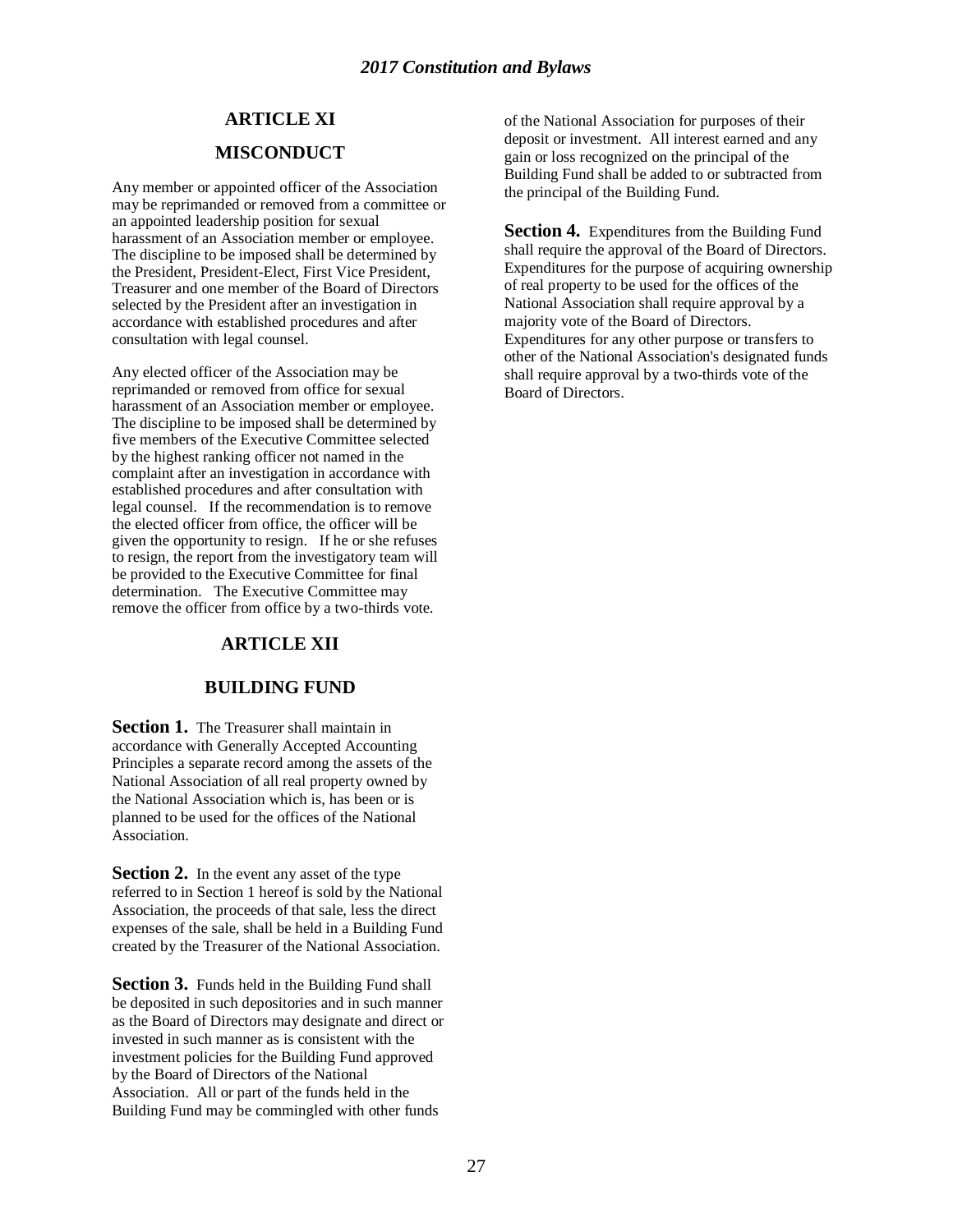# **Official Interpretations**

of

# **ARTICLE 1, SECTION 2 BYLAWS** of the

# **\* NATIONAL ASSOCIATION OF REALTORS®**

# **ARTICLE 1, SECTION 2**

of the

# **National Association Bylaws**

"No Member Board, nor any Institute, Society or Council, shall apply any arbitrary numerical or other inequitable limitation on its membership nor adopt any rule, regulation, practice or policy inconsistent with or contrary to any policy adopted by the Board of Directors."

(Revised November 13, 1973)

#### **IN GENERAL:**

In licensing to Member Boards the right and duty to control the use of terms "REALTOR®" and "REALTOR-ASSOCIATE®" and to determine those qualified to use the terms, the NATIONAL ASSOCIATION OF REALTORS® contemplates that local Boards of REALTORS® are best able to investigate and determine the qualifications of applicants as to their ability, responsibility, willingness to abide by the Code of Ethics, integrity and general reputation. It does not contemplate that Member Boards will impose arbitrary regulations contrary to practices governing professional or trade organizations or requiring members to conduct their business according to methods unrelated to ethical conduct.

To protect itself against arbitrary action by a Member Board which could be held violative of the law or of public policy, the National Association Bylaws for many years have included Section 2 of Article 1, which expressed long-standing policy. It is one of several requirements incorporated in its Bylaws that the National Association places upon a Board which

desires to obtain or retain membership in the National Association. This is the only section, however, which is stated in general terms and, therefore, is subject to interpretation. An interpretation, to be official, must be made by the Board of Directors of the NATIONAL ASSOCIATION OF REALTORS®.

The four bases upon which a Board either may be refused membership in the NATIONAL ASSOCIATION OF REALTORS® or its membership in the National Association be terminated are:

(1) failure to maintain and enforce the Code of Ethics with respect to the business activities of its members;

(2) failure to maintain and enforce the requirements of the Bylaws relating to the use of the term "REALTOR®;"

(3) applying any arbitrary numerical or other inequitable limitation on its membership; and

(4) being otherwise in violation of the Constitution and Bylaws of the National Association.

In the event complaint is received by the NATIONAL ASSOCIATION OF REALTORS® that a Member Board is failing in its obligations to the National Association, the Member Board will be required to show cause why its charter from the National Association should not be revoked and its membership terminated.

# **INTERPRETATION NO. 1**

(Adopted November 15, 1960)

#### **"A requirement to participate in a Multiple Listing Service in order to gain and maintain REALTOR® membership is an inequitable limitation on its membership."**

When a Multiple Listing Service is available, is well operated and properly organized, it is the duty of the REALTOR® to consider thoroughly whether he can serve the best interests of his clients by participating in it. The decision, however, must be his own. As a REALTOR®, it is possible for him to conduct business in an ethical and efficient manner without participating in a Multiple Listing Service. Therefore, his participation must not be a requirement of REALTOR® membership.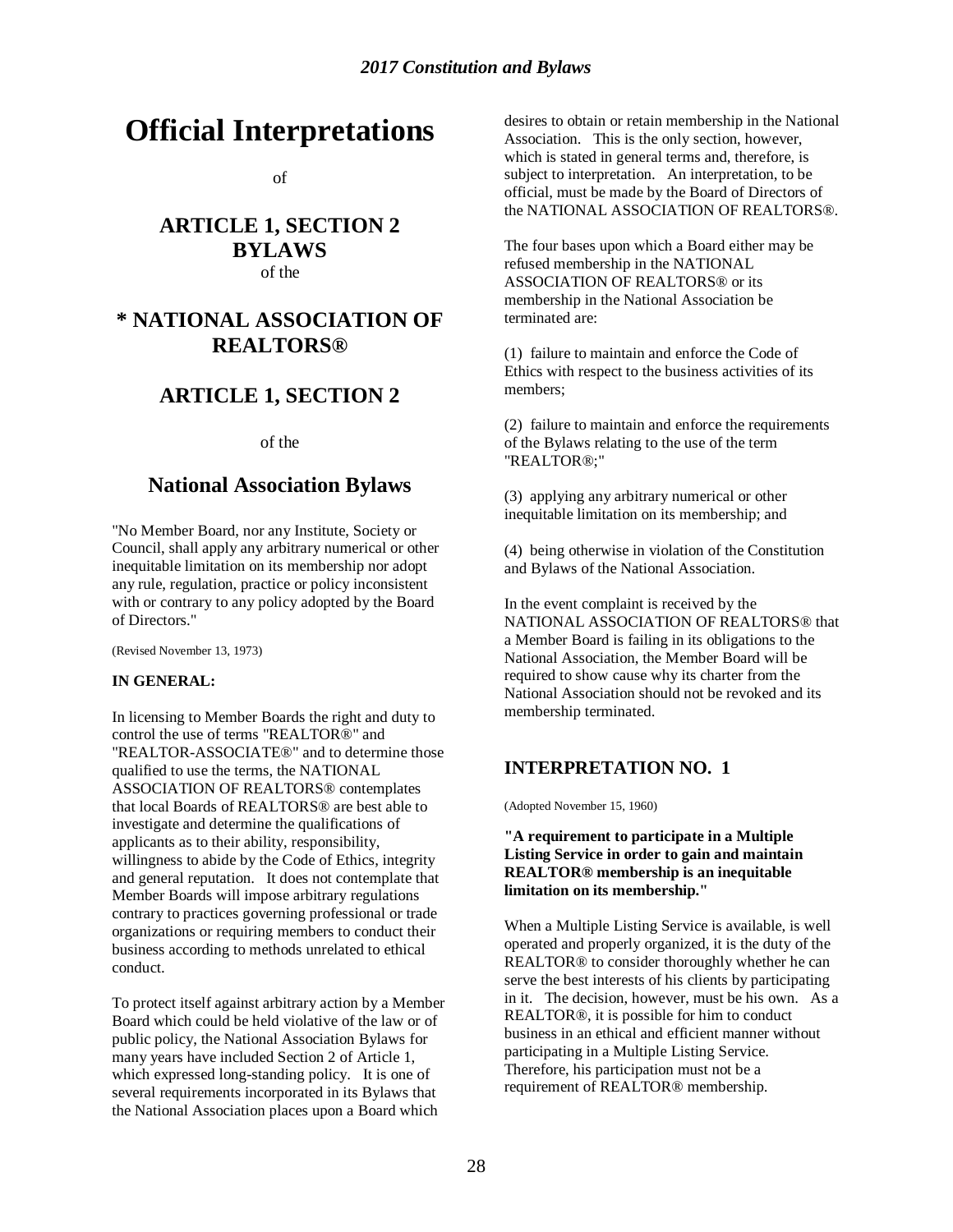(Adopted January 24, 1961)

**"An initiation fee in excess of three times the amount of the annual rates of dues is an inequitable limitation on its membership."**

Member Boards must not place unreasonable burdens on applicants for membership. The requirements for membership must be reasonable and nondiscriminatory.

The initiation fee, if any, charged by a Board must not constitute unreasonable barrier to membership of a person otherwise qualified. Nor should a Board seek to finance its activities and operations from initiation fees.

The National Association deems any initiation fee in excess of three times the amount of the annual rates of dues, including state and national, to be unreasonable and therefore inequitable.

Since under Interpretation No. 1, participation in a Board Multiple Listing Service is not mandatory, the Board initiation fee, if any must be separate from any participation fee which may be charged for the Multiple Listing Service.

## **INTERPRETATION NO. 3**

(Adopted January 24, 1961) (Revised May 8, 1973) (Deleted November, 12, 1990)

## **INTERPRETATION NO. 4**

(Adopted January 24, 1961) (Revised May 3, 1973) (Deleted May 19, 1997)

## **INTERPRETATION NO. 5**

(Adopted January 24, 1961) (Revised May 19, 1997)

**"Stated qualifications for membership should be limited to those affecting licensure, professional conduct, portability of member records, and bankruptcy."**

The criteria by which applicants will be considered should be written, reasonable and non-discriminatory so that there is a clear basis for evaluation. There are two sets of Membership Qualification Criteria of the National Association, one for applicants for REALTOR® and REALTOR-ASSOCIATE® membership who are other than sole proprietors, partners, corporate officers or branch office managers in a real estate firm and the other for applicants for REALTOR® membership who are sole proprietors, partners, corporate officers or branch office managers in a real estate firm.

They are the most rigorous qualifications which may be required by a Board of REALTORS® in the consideration of applicants for REALTOR® and REALTOR-ASSOCIATE® Membership.

The Board's Membership Committee (or other duly constituted group) may be properly charged with the responsibility of reviewing applicants for membership, determining the qualification, interviewing them personally, and requiring that they record their qualifications in a written form of "Application for Membership" (many Boards publish and use their own forms and the National Association has such a suggested form available to Boards).

Each applicant's qualifications must be considered under the established criteria consistently applied.

A Membership Committee should retain a record of applicants for membership and in the event that rejection of an applicant is recommended, a record of the basis of denial should be made and reviewed with Board legal counsel.

## **INTERPRETATION NO. 6**

(Adopted January 24, 1961)

**"Any regulation restricting or limiting the practice of a REALTOR® in the conduct of his business, unless it concerns ethical practice, is an inequitable limitation on its membership."**

This Interpretation establishes a rather general guide to the type of rules which a board may adopt, i.e., in furtherance and support of the Code of Ethics, but guards against the type of rules which unreasonably restrict the member in the conduct of his business on a basis other than related to the Code of Ethics.

The intent of this Interpretation is to avoid the necessity of the Board of Directors passing upon innumerable details about which Boards constantly inquire. The administrative staff is under instruction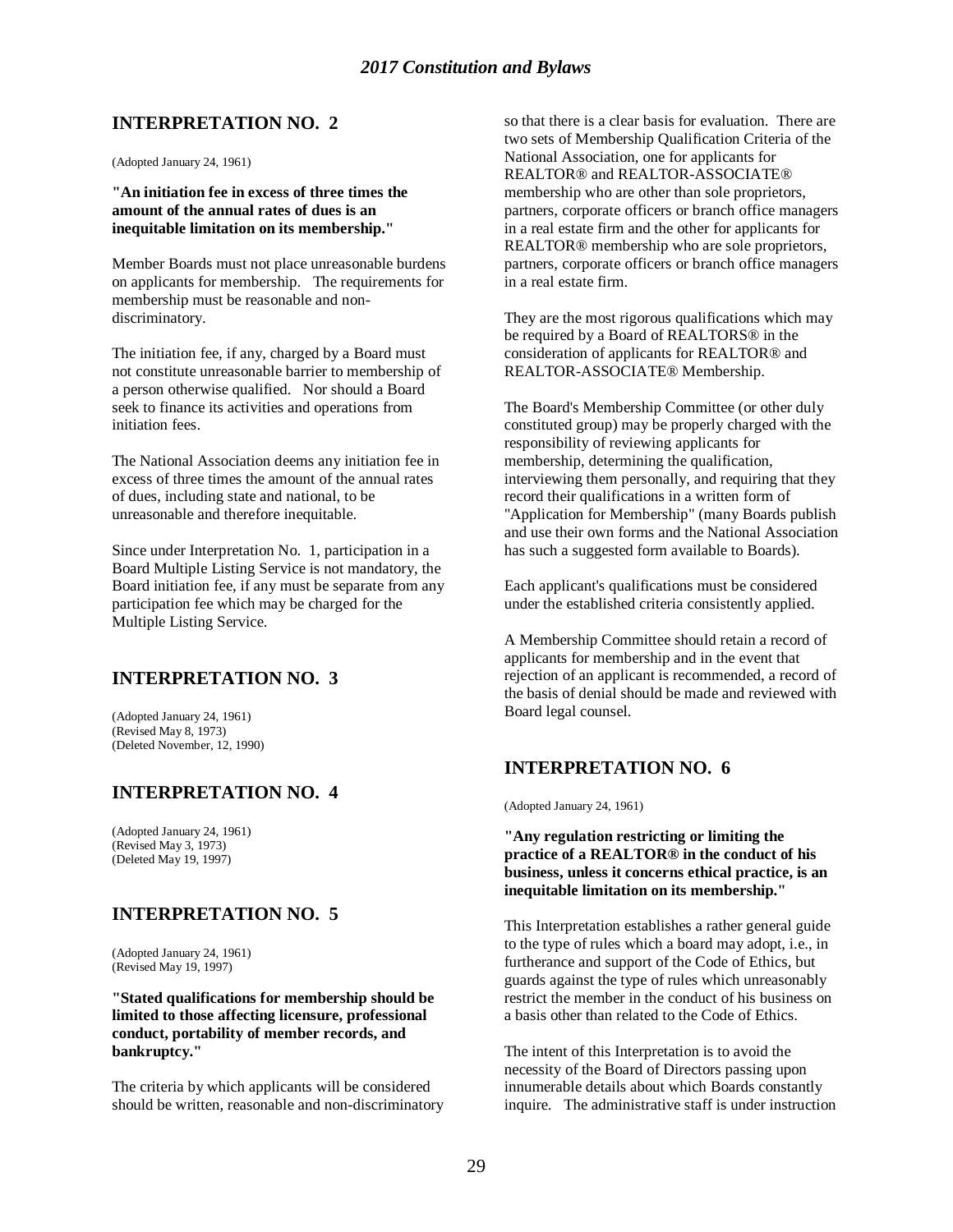to advise a Member Board, upon inquiry, as to whether a practice or proposed rule appears to be inconsistent with, or in violation of, the Bylaw against inequitable rules. If the Member Board then wishes to request an official Interpretation by the Board of Directors, it may do so.

Any member also is entitled to an Interpretation upon request. However, as a matter of policy, the National Association prefers that inquiries come from Member Boards. It cannot, however, deny any member the right to request an Interpretation.

## **INTERPRETATION NO. 7**

(Adopted January 24, 1961) (Revised January 30, 1984)

**"Restrictions which prohibit REALTOR® membership to a person who has his principal place of business in the jurisdiction of another Board of which he is a REALTOR® Member, merely because he has only a branch office in the jurisdiction of the Board to which he applied, is an inequitable limitation on its membership."**

If an individual maintains an office within the jurisdiction of the Board, whether that office be a principal office or a branch office, that fact qualifies the principal broker or the branch office manager as an applicant for membership. Whether as an applicant the principal broker or the branch office manager meets the established requirements of the Board is a matter for decision by the Board.

It is intended that in those instances in which a sole proprietor, partner, or corporate officer is not physically present and actively engaged in the real estate profession in connection with the firm's branch office located within the jurisdiction of the Board, and the principal broker of the firm chooses not to hold REALTOR® Membership in the Board, the individual exercising management control shall stand in the shoes of the owner(s) and shall be the 'designated' REALTOR® to whom the Board shall look for compliance with all duties and obligations of REALTOR® Membership.

In those instances in which the firm's principal office is located within the jurisdiction of the Board, and the firm maintains one or more branch offices also within the jurisdiction of the Board, the Board may require that the supervising partner (i.e., the 'chief principal' of the firm whether a sole proprietor, partner, or corporate officer) be the 'designated' REALTOR®

for all of the firm's offices within the jurisdiction of the Board.

#### **INTERPRETATION NO. 8**

(Adopted January 24, 1961) (Revised April 24, 1990) (Revised November 12, 1990)

**"It is not an inequitable limitation on membership for a Board of REALTORS® to require that applicants for REALTOR® Membership who are principals in a real estate firm must maintain a real estate broker's or salesperson's license or must be licensed or certified by an appropriate state regulatory agency to engage in the appraisal of real property."**

The National Association recognizes the right of the Board to determine who is engaged in the real estate business and thereby eligible for membership.

It should be noted that Boards which limit REALTOR® Membership to principals in a real estate firm must make REALTOR-ASSOCIATE® Membership available to otherwise qualified applicants affiliated with the REALTOR®'s firm.

## **INTERPRETATION NO. 9**

(Adopted January 24, 1961) (Revised May 8, 1973)

**"Requirement of a 'Waiting Period' before being considered for REALTOR® membership is not an inequitable limitation on its membership if related to the period of time necessary to process the application, not to exceed six months."**

It is consistent with assurance of ethical business practice for a Board of REALTORS® to require that an applicant for membership submit an application detailing past history. The National Association, as a matter of policy, urges thorough investigation into the background of applicants for membership. This affords the Board an opportunity to investigate the individual's business conduct and record.

An applicant is entitled to prompt consideration of his application and final disposition of such application must be made within six months.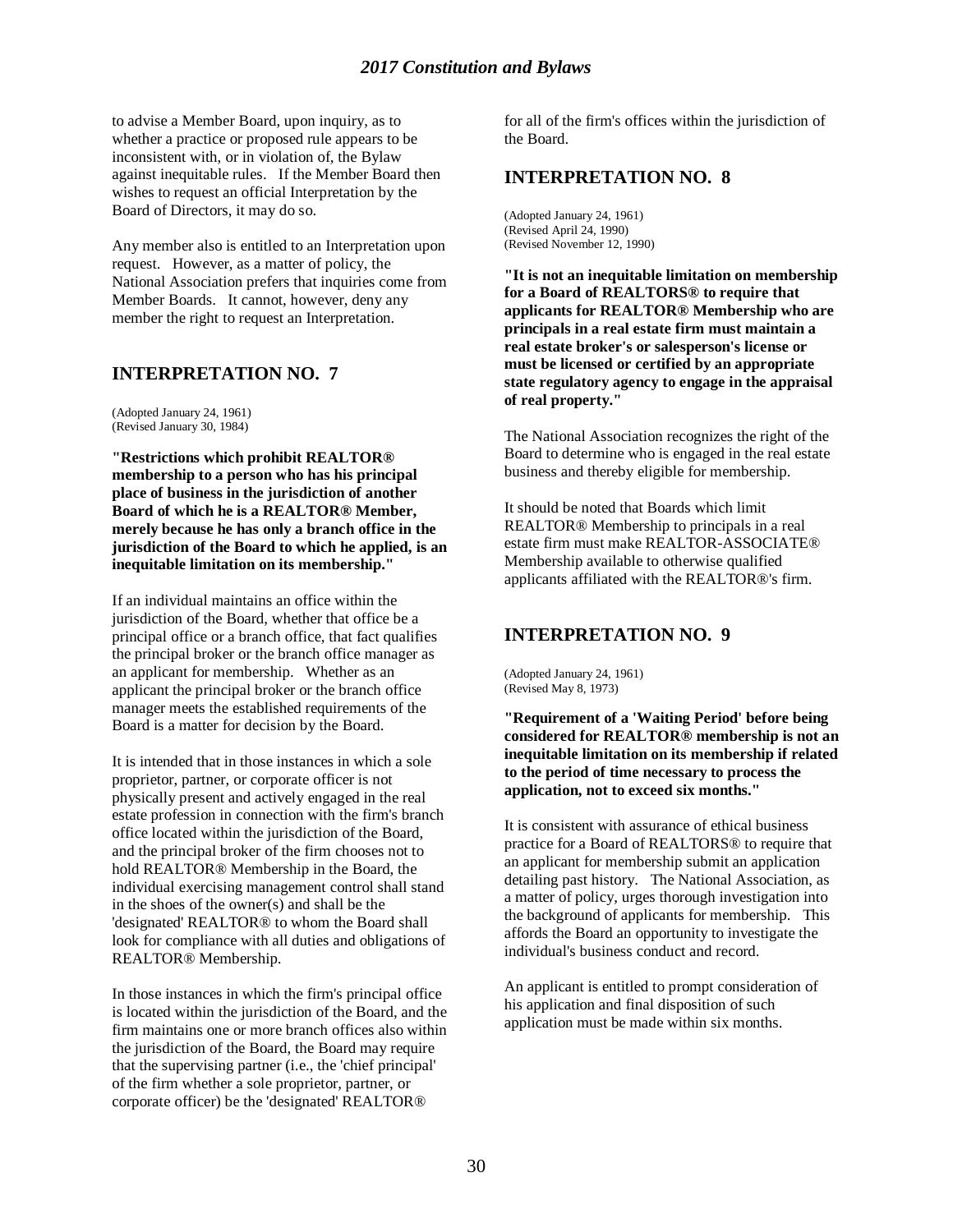(Adopted May 9, 1961)

**"A Board rule purporting to require a REALTOR® who holds an exclusive listing to give blanket consent to either sub-agents or cooperating brokers to negotiate directly with the owner, rather than through him, obstructs observance of Article 3, and thereby is an inequitable limitation on its membership."**

This Interpretation affirms the basic agency relationship between the listing broker and his principal as defined in the listing contract. A Board or MLS rule may not properly interfere with or supersede the relationship established by the terms of the agreement between the broker and his principal.

The cooperating broker as a sub-agent of the listing broker enjoys only such rights to show or sell the listing as are granted to him by the listing broker who is ultimately responsible to his principal.

## **INTERPRETATION NO. 11**

(Adopted May 9, 1961)

**"A rule of a Member Board prohibiting the acceptance of open listings by members is an inequitable limitation on its membership."**

Although the Preamble of the Code of Ethics places upon the REALTOR® the aspirational ideal that he urge the exclusive listing of property, it does not provide that a non-exclusive listing should not be accepted.

The REALTOR® must be free to enter into any form of listing contract mutually agreeable to the REALTOR® and the client.

# **INTERPRETATION NO. 12**

(Adopted May 9, 1961)

**"A rule of practice prohibiting members from keeping their offices open on Sunday is a restriction on a member's business practice unrelated to the Code of Ethics and, therefore, is an inequitable limitation on its membership."**

While this Interpretation refers to a rule relating to Sunday closings, it is clear that any Board rule limiting office hours or days of work would be an unreasonable restraints and hence an inequitable limitation on membership.

# **INTERPRETATION NO. 13**

(Adopted May 9, 1961)

**"A Board may adopt a rule requiring that every member maintain a trust account for funds of clients. But a rule requiring annual audit of such accounts, the filing with the Board copies of such reports, and providing for surprise audit visits to inspect records of such accounts is an inequitable limitation on its membership."**

The maintenance of a trust account for funds of clients is a requirement of Article 8 of the Code of Ethics as well as the requirement of many state license laws.

However, the establishment and enforcement of rules providing for audit, inspection, etc. are not properly the function of a voluntary organization such as a Member Board.

#### **INTERPRETATION NO. 14**

(Adopted May 9, 1961) (Revised January 26, 1971)

**"A Member Board rule or practice which requires Members to adhere to a schedule of fees or commissions, or which authorizes or includes the preparation or publication of a recommended schedule of fees or commissions, is contrary to the Code of Ethics and to the policy of the NATIONAL ASSOCIATION OF REALTORS® and is an inequitable limitation on its membership."**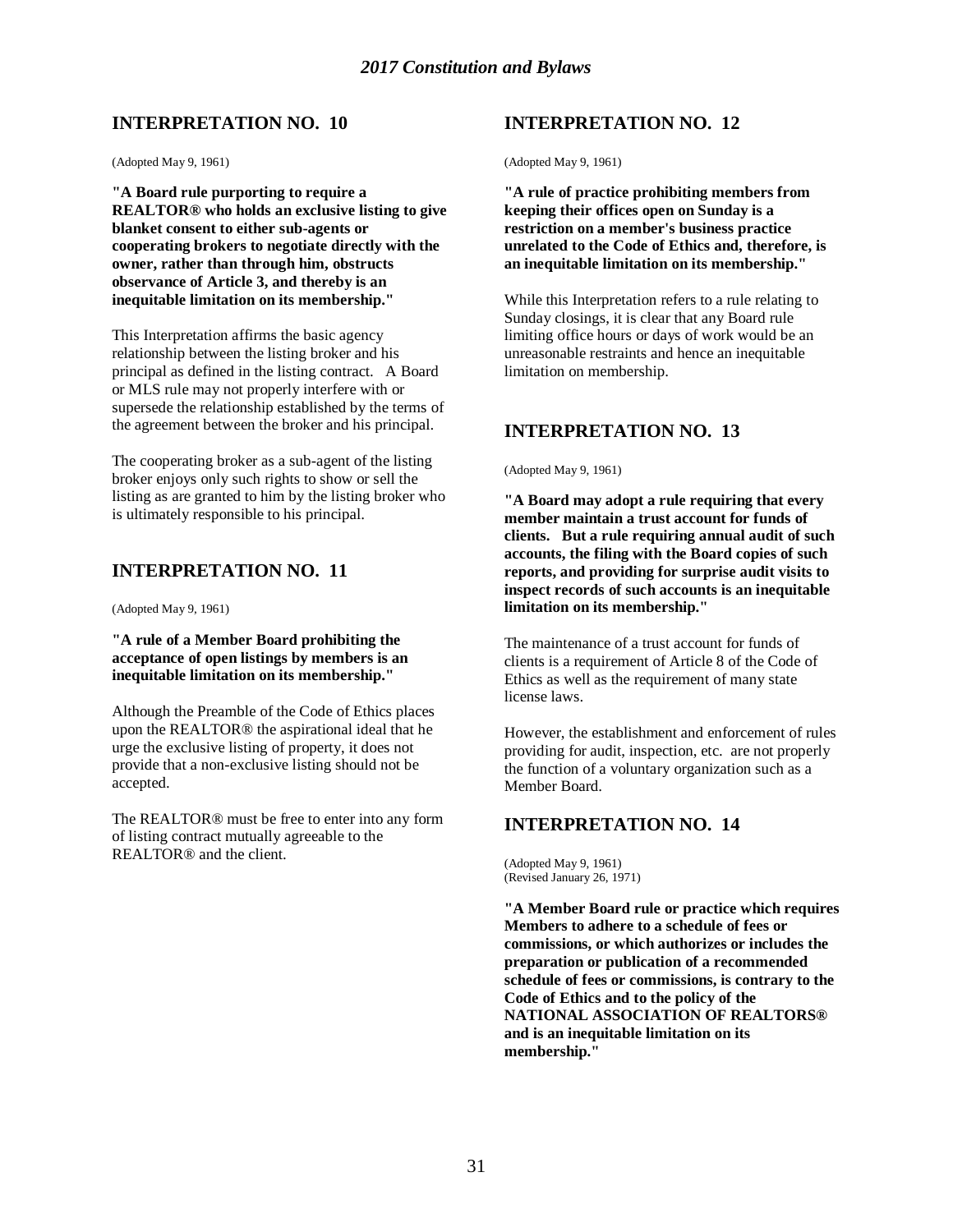(Adopted May 9, 1961)

**"A Board rule prohibiting REALTORS® or their salesmen from accepting elective or appointive public office, or requiring their resignation if they accept such office, is an inequitable limitation on its membership."**

#### **INTERPRETATION NO. 16**

(Adopted May 9, 1961)

**"A Board rule prohibiting employment of married women as salespersons is an inequitable limitation on its membership."**

This Interpretation is a specific application of the general policy of Interpretation No. 20.

#### **INTERPRETATION NO. 17**

(Adopted November 16, 1961)

**"A Board rule imposing an age limit upon applicants for membership is an inequitable limitation on its membership."**

Age is not a reasonable criterion for membership.

#### **INTERPRETATION NO. 18**

(Adopted November 16, 1961) (Revised November 7, 1994)

**"A Board rule which seeks to attain the aspirational objectives of the Code of Ethics by requiring, as a condition of Board membership, completion of an objective and non-discriminatory Indoctrination Course with a stated passing grade in an examination thereon is not an inequitable limitation on its membership."**

A board rule requiring the applicants for REALTOR® or REALTOR-ASSOCIATE® membership satisfactorily complete an objective and non-discriminatory indoctrination course covering the Constitution and Bylaws of the local board, state association and National Association, the Code of Ethics of the National Association, and anti-trust laws, fair housing laws, and agency laws is not an inequitable limitation.

#### **INTERPRETATION NO. 19**

(Adopted November 12, 1962) (Revised May 8, 1973)

**"A Board rule placing upon REALTORS® the responsibility of requiring their salespersons to hold REALTOR-ASSOCIATE® membership in the Board is an inequitable limitation on its members, and a Board rule requiring that a member obtain Board approval for the employment of or contracting with any employee or salesman is also an inequitable limitation on its membership."**

A salesman cannot be required by the Board of REALTORS® to become a REALTOR-ASSOCIATE®. REALTOR-ASSOCIATE® membership is **not** mandatory. A REALTOR® in the exercise of his individual discretion may, of course, desire to employ or affiliate himself with salespersons who are willing to become REALTOR-ASSOCIATE®s. This, however, is a matter between the REALTOR® and the salesperson and is not a requirement.

A real estate salesperson shall be eligible to apply for REALTOR-ASSOCIATE® membership immediately upon his employment by or affiliation as an independent contractor with a REALTOR®.

The second clause of this Interpretation is closely related to Interpretation No. 20 to the extent that both Interpretations are intended to make inequitable any rule which would interfere with the REALTOR®'s right to employ or affiliate himself with any salesperson.

#### **INTERPRETATION NO. 20**

(Adopted November 12, 1962) (Revised May 9, 1973)

**"A Board rule which restricts its REALTOR® membership in their employment of or contractual relationship with any employee or salesperson is an inequitable limitation on its membership."**

The REALTOR® has the right to employ or associate himself with those salespersons of his choice and the Board must not restrict this right.

The REALTOR® Member is responsible to the Board of REALTORS® for the action of employees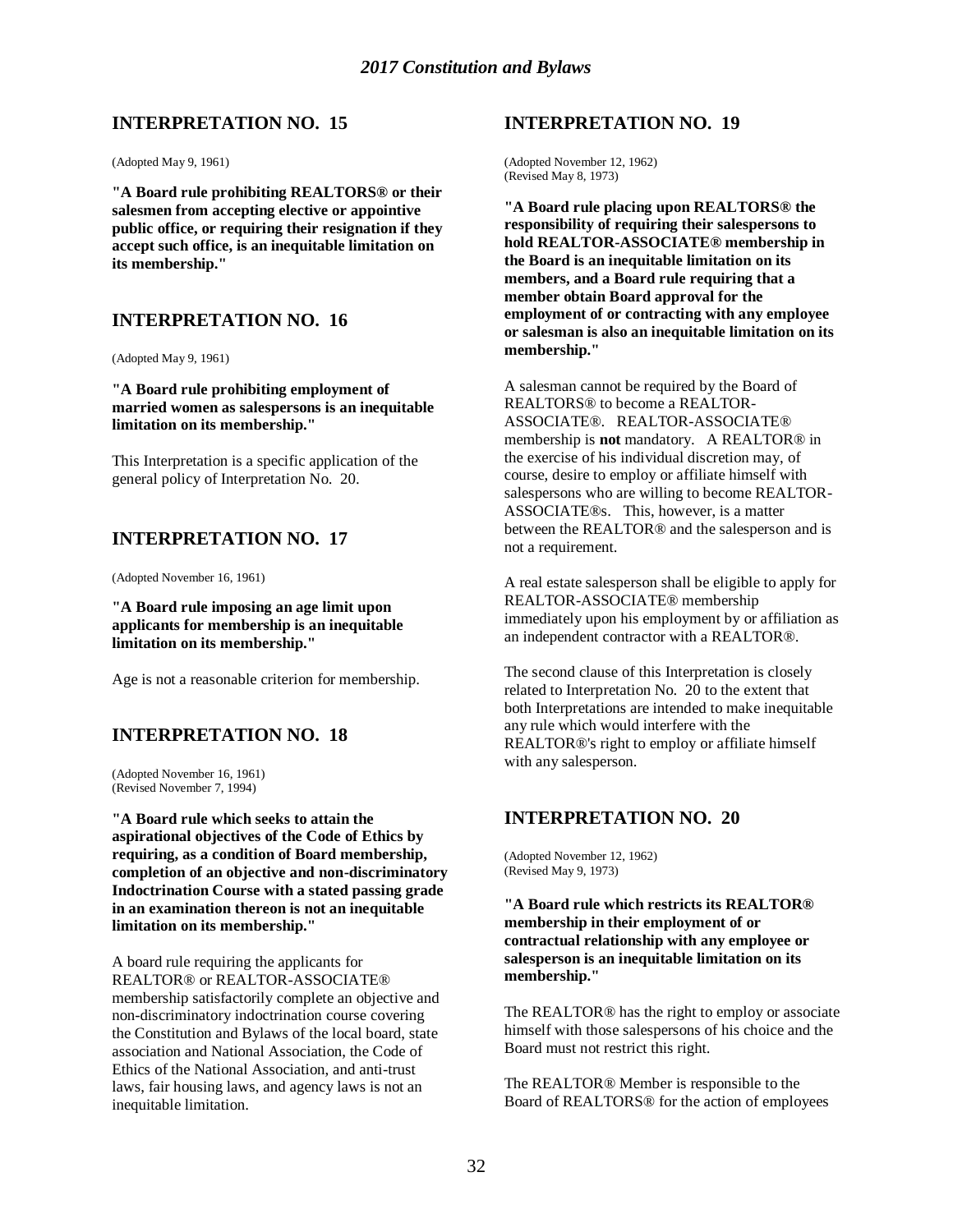or associates who are not themselves REALTOR-ASSOCIATE® Members of the Board of REALTORS®.

# **INTERPRETATION NO. 21**

(Adopted November 12, 1962)

**"A Board rule regulating the number of married women that may be employed is an inequitable limitation and comes within Interpretation No. 16."**

## **INTERPRETATION NO. 22**

(Adopted November 12, 1962)

**"A Board rule that requires attendance at a reasonable number of meetings of the Board is not an inequitable limitation on its membership."**

Attendance at meetings of the Board -with implied participation in its activities - is consistent with the requirements of the Code of Ethics.

Consideration should be given to extending credit for attendance at related functions such as State and National Association meetings and Institute, Society and Council meetings.

# **INTERPRETATION NO. 23**

(Adopted November 12, 1962)

**"A Board rule that requires that members attain a stated earnings level, or complete a stated number of transactions, or both, is an inequitable limitation on its membership."**

#### **INTERPRETATION NO. 24**

(Adopted February 2, 1965)

**"A Board policy or rule deferring for a specified time, or indefinitely, or to a specified date, any consideration of all applications for membership is an inequitable limitation on its membership."**

This Interpretation requires Boards of REALTORS® to accept and promptly process applications from individuals desiring membership.

# **INTERPRETATION NO. 25**

(Adopted May 11, 1965)

**"A Board rule which prevents the participation of a REALTOR® Member, on equal terms with other REALTOR® Members, in a Multiple Listing Service sponsored, organized or sanctioned by the Board, and which is available to REALTOR® Members throughout the Board's jurisdiction, is an inequitable limitation on its membership."**

A Board rule which makes services available to some REALTOR® Members, but not to other REALTOR® Members, when such services are available generally throughout the Board's jurisdiction, is an inequitable limitation upon the membership.

## **INTERPRETATION NO. 26**

(Adopted May 10, 1966) (Revised November 16, 1977)

**"A Board rule prohibiting the posting by members of "for sale" or similar signs on property for which the member is agent is an inequitable limitation on its membership."**

The right to display "for sale" or other similar signs reasonably designed to inform the public is protected by the First Amendment to the United States Constitution. Thus, any rule prohibiting the posting of such signs would be an unconstitutional infringement of the freedom of speech of the REALTOR® and his client. Similarly, a Board owned or operated Multiple Listing Service may not endorse any programs by municipalities, civic groups or civil rights organizations to ban or curtail signs, even if such programs are "voluntary," because of the "chilling effect" such endorsements might have on the exercise of First Amendment rights.

## **INTERPRETATION NO. 27**

(Adopted January 26, 1971) [**Deleted February 7, 1994)**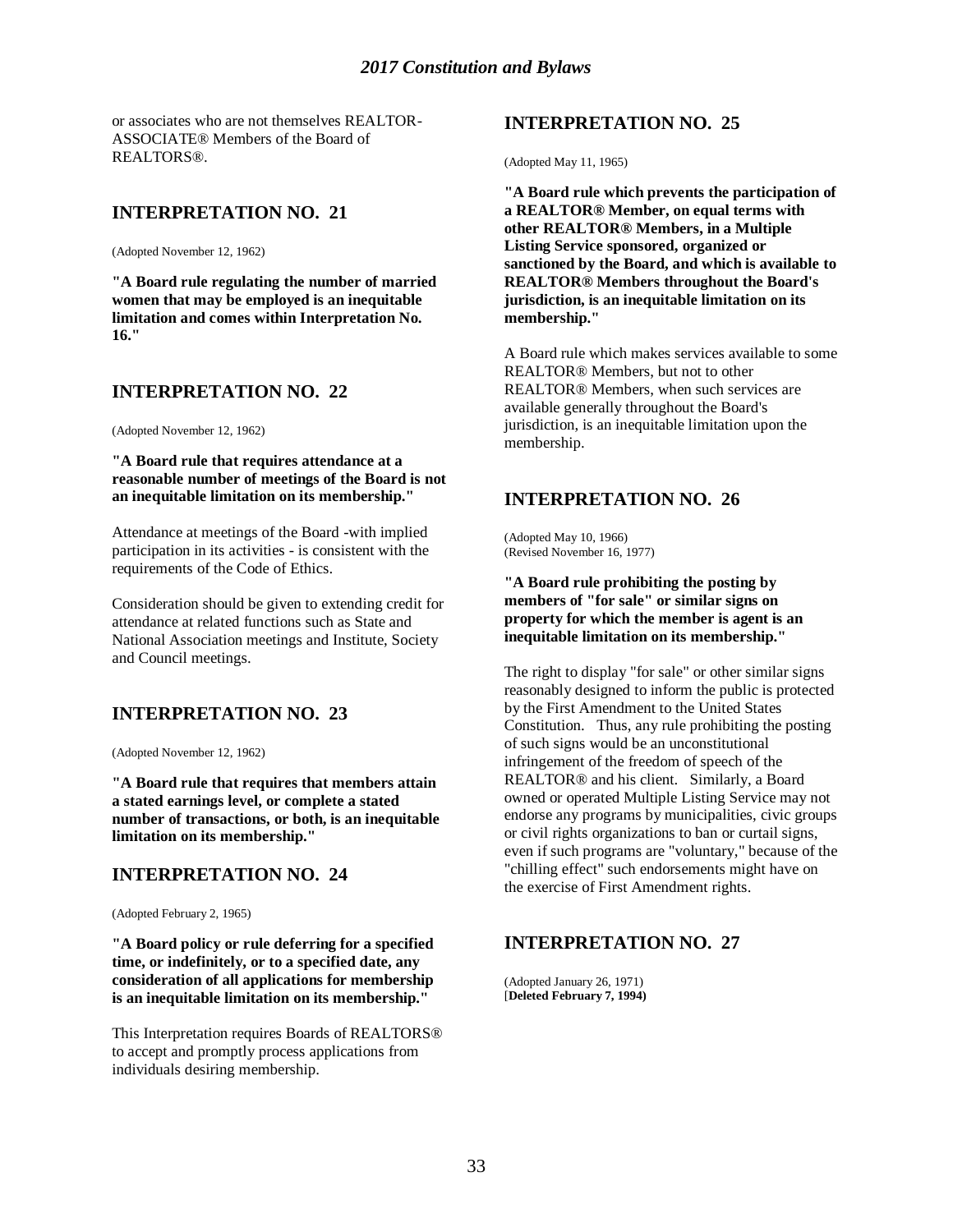(Adopted May 9, 1972) (Revised May 19, 1997)

#### **"A Board rule denying a REALTOR® Member, in good standing, full voting rights is an inequitable limitation on its members."**

The Preamble of the Code of Ethics establishes aspirational objectives which REALTORS® are encouraged to follow in furtherance and support of the objective Articles in the Code of Ethics to advance the real estate profession. With the obligation to abide by the Articles of the Code of Ethics there is a corresponding right to participate in the formulation of Board policy.

The right to vote contemplated by this Interpretation shall not be deemed denied to a broker otherwise eligible for REALTOR® membership if: (1) such broker voluntarily elects a REALTOR® membership classification authorized by the Board having limited or no voting rights; and (2) at least one principal, partner, officer, or trustee of the firm, partnership, corporation or trust with which such broker is affiliated or by which he is employed is a REALTOR® Member having full voting rights.

Further, this right to vote extends to all phases of Board operation wherein REALTOR® Members are granted the right to vote including, but not limited to, voting as participants in a Multiple Listing Service. In the event that participation in the Multiple Listing Service is by firms, the firm shall be entitled to one vote. Conversely, if participation is by individuals, a firm with three REALTOR® Members, paying three participation fees, would be entitled to three votes.

## **INTERPRETATION NO. 29**

(Adopted May 8, 1973)

**"Application and entrance fees for participation in a Multiple Listing Service, owned by, operated by or affiliated with a Board of REALTORS®, in excess of the approximate cost, including the accumulation and maintenance of reasonable reserves, of developing, maintaining, or improving the organization as a going concern, is an inequitable limitation on the membership.**

**A**ll services of a Board of REALTORS®, including Multiple Listing Service, should be available to all REALTOR® Members without restrictive entrance

and application fees. Such fees should be related to the approximate costs of bringing the Service to the Member and must not be computed on the basis of the number of listings of a Multiple Listing Service or on the basis of a *pro rata* share of its assets.

# **INTERPRETATION NO. 30**

(Adopted May 8, 1973)

**"Enforcement of the Code of Ethics by any group, within or without the Board of REALTORS®, other than the Professional Standards Committee and the Board of Directors of the Board of REALTORS® is an inequitable limitation on its members."**

Member Boards are required by Article IV of the Bylaws of the National Association to enforce membership compliance with the Code of Ethics. This obligation is properly fulfilled by the Professional Standards Committee and the Board of Directors of the Board. Delegation of this function by the Board to any other body, such as a Multiple Listing Committee, is not appropriate.

## **INTERPRETATION NO. 31**

(Adopted May 8, 1973) (Revised January 31, 1977)

**"A Board rule or a rule of a Multiple Listing Service owned by, operated by or affiliated with a Board, which establishes, limits or restricts the REALTOR® in his relations with a potential purchaser, affecting recognition periods or purporting to predetermine entitlement to any award in arbitration, is an inequitable limitation on its membership."**

In essence, this is a specific Interpretation of the general rule established in Interpretation No. 6 that a Board may not have a rule which restricts or limits the REALTOR® in the conduct of his business unless it concerns ethical practice. Thus, a rule of a Board or Multiple Listing Service which would determine a protection period in reference to a prospective purchaser is an inequitable limitation. Further, the Board or its MLS may not establish a rule or regulation which purports to predetermine entitlement to any awards in a real estate transaction. If controversy arises as to entitlement to any awards, it shall be determined by a hearing in arbitration on the merits of all ascertainable facts in the context of the specific case of controversy.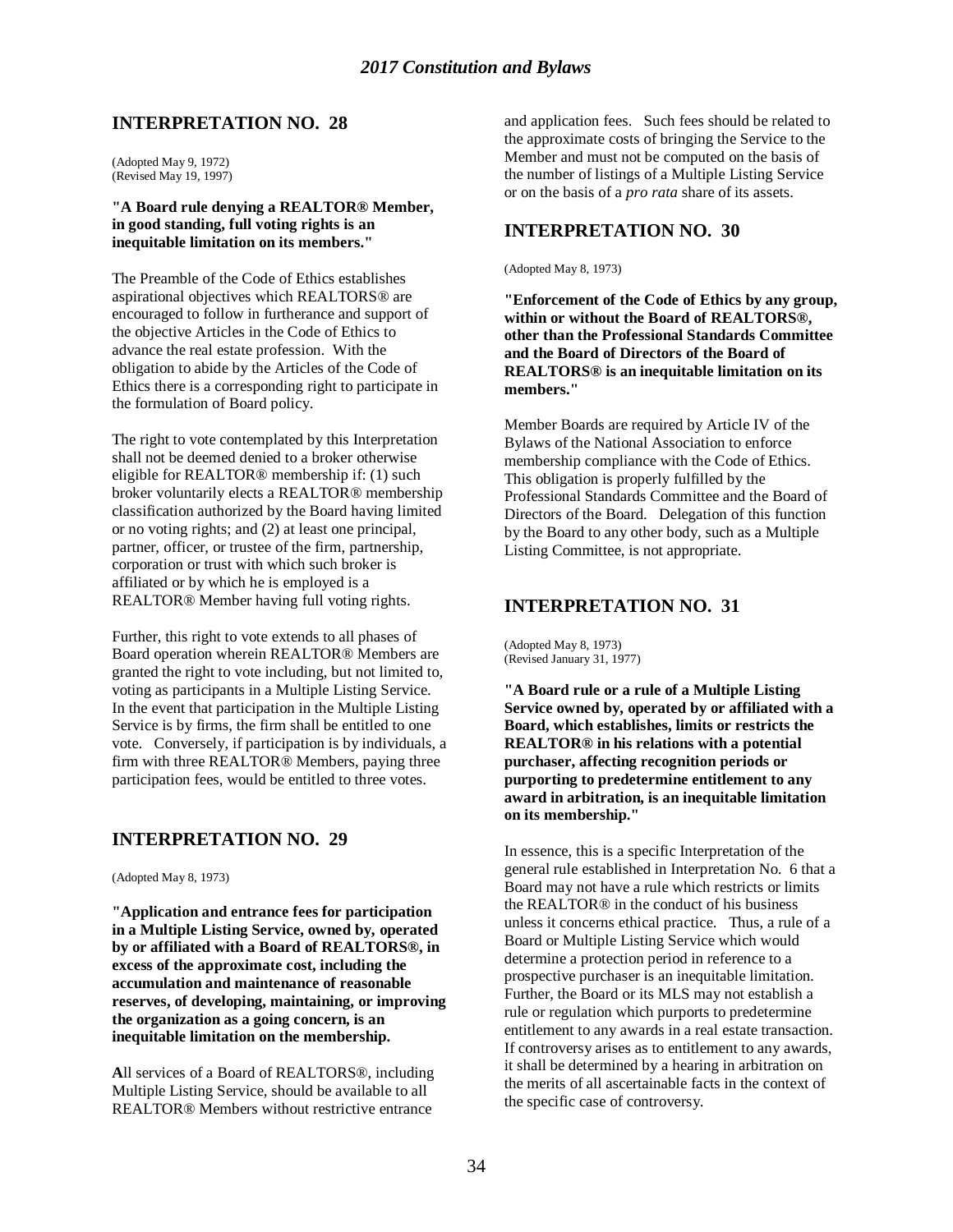(Adopted May 8, 1973) (Revised November 11, 2014)

**"The inclusion in the dues payable by Board Members of costs of services, products or activities of the Board which properly should be optional is an inequitable limitation on its membership."**

The dues payable by Board Members should represent the allocable costs of the services, products and facilities which are available to and benefit the members generally, either directly or indirectly. It should not include the costs of those services, products or facilities which can be identified as optional. Thus, for example, the cost of participating in the Board's MLS should not be included as part of Board dues since whether a member determines to participate in such an activity will depend upon the member's particular method or type of business. The reasonable cost of meals at general membership meetings held pursuant to the Board's bylaws may be included in Board dues since such meetings are necessary to the operations of the Board as a whole provided that no more than 35% of the local allocation of the Board's annual dues revenue may be utilized for this purpose. Associations may, at their discretion, include the costs of lockboxes and lockbox keys, programmers, fobs, smart cards, and other access devices in the association dues.

# **INTERPRETATION NO. 33**

(Adopted February 5, 1974) (Revised May 19, 1997)

**"It is an inequitable limitation to deny membership to an applicant who maintains an office for the conduct of a real estate business, recognized in the community, and who holds himself out to the public as being actively engaged in real estate business solely upon the grounds the applicant is not so engaged."**

This Interpretation does not contemplate that the broker must devote all or even a majority of his time to his real estate business or derive any particular percentage of his income from such business. It does not contemplate that the licensee shall have no other job or occupation. It does contemplate that the licensee shall actively seek real estate business; that he shall maintain and adequately supervise a real estate office.

Where question arises as to whether or not a licensee is "actively engaged" in the real estate business, he shall be given the opportunity to present evidence concerning the actual and intended nature and scope of his business activities.

# **INTERPRETATION NO. 34**

(Adopted November 12, 1974)

**"It shall be an inequitable limitation for a Board to require a separate office in each Multiple Listing Service area where there is more than one Multiple Listing Service owned or controlled by the Board within the jurisdiction of the Board in order to participate in each such Multiple Listing Service."**

A REALTOR® is entitled to participate in any and all services and programs sponsored by the Board of REALTORS®. A Board rule which circumscribes the right to such participation restricts and limits the conditions of Board Membership in violation of Article I, Section 2, of the Bylaws of the NATIONAL ASSOCIATION OF REALTORS®.

To institute a divisional Multiple Listing Service based on geographic lines within a Board jurisdictional area limits access to Board services and activities in a way which could be deemed and adjudged arbitrary and unreasonable.

As such, it is merely an extension of Interpretation No. 25 in that it refers specifically to the right of a REALTOR® to participate in a Board owned and controlled Multiple Listing Service and any geographic division thereof without the necessity of having an office within said geographic division.

## **INTERPRETATION NO. 35**

(Adopted November 13, 1979) (Revised May 19, 1997)

**"That it is an inequitable limitation on membership for a Board of REALTORS® to have a rule or regulation limiting members of a franchise organization, referral group, or broker affiliation of any kind, with respect to service on the Board of Directors or Committees in any elective or appointed capacity."**

This Interpretation is a further application of the principal established by Interpretation 28 and like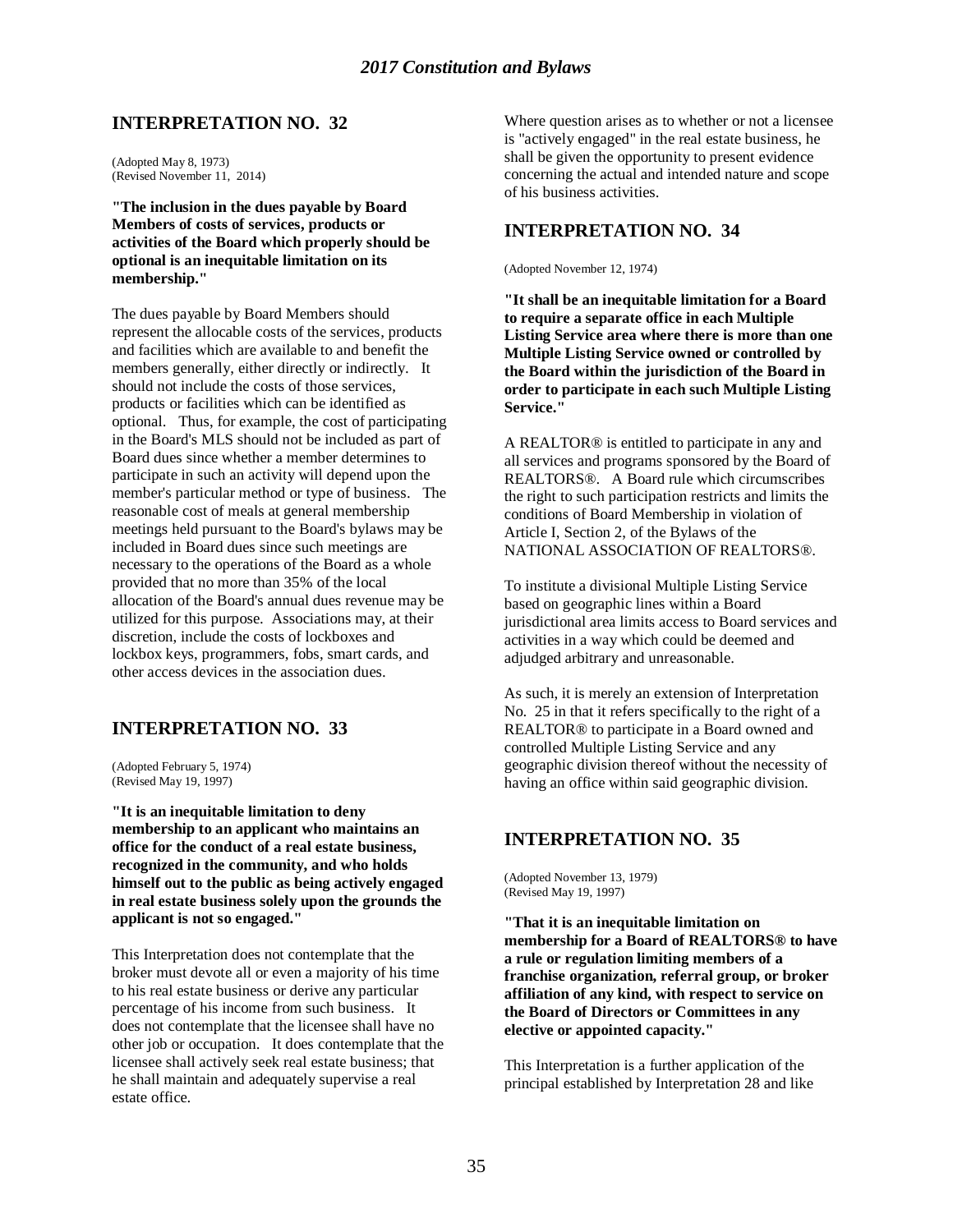that Interpretation is founded on the Preamble of the Code of Ethics.

Service is an elective or appointed capacity in a Board of REALTORS® is both a right and duty of membership. A Board may not restrict such service unless such restriction is necessary to maintain the integrity and independence of the Board and assure balanced service to all members.

Under this Interpretation, membership in a franchise, referral service, or other affiliated group of brokers may not, per se, justify exclusion from election or appointment.

This Interpretation does not, however, preclude a Board from reasonably limiting the number of REALTOR® or REALTOR-ASSOCIATE® Members of the same firm or firms having common ownership who may hold elective or appointive positions.

# **INTERPRETATION NO. 36**

(Adopted November 13, 1979) (Revised May 10, 1988) (Deleted May 19, 1997)

## **INTERPRETATION NO. 37**

(Adopted May 10, 1983) (Revised February 6, 1989)

**"A Board rule requiring that Board Members attend, on at least a biennial basis, a continuing education program comprised of not more than six (6) cumulative hours of instruction with respect to Board or Member practices that might result in a significant legal vulnerability and possible liability to the Board and its Members, such as violations of anti-trust laws, agency laws, civil rights laws, the Code of Ethics of the National Association, or other similar public policies is not an inequitable limitation upon membership."**

The National Association has long maintained a policy that it is inappropriate for a Board to have any mandated educational requirements other than a requirement for prospective Members or current Members to be familiar with the Constitution and Bylaws of the local Board, State Association, and National Association, the Code of Ethics of the National Association, and any rules, regulations, practices, policies or procedures of the Board that

relate to being a knowledgeable and informed Member of the Board. It is not appropriate to require competency and licensure training which is provided by the state. However, when there is a clear and present danger that policies and practices of the Board or of its Members may result in significant legal vulnerability and liability to the organization and its members, it is reasonable to require that Board Member participate in a program sponsored by the Board to assist and educate Members in areas of high legal vulnerability.

Mandatory attendance should only be required at programs related to matters that, if education were not provided, might result in a significant legal vulnerability and possible liability to the Board and its members, such as violations of anti-trust laws, agency laws, civil rights laws, the Code of Ethics of the National Association, or other similar public policies.

The mandatory nature of the programs should be clearly established in the Board's Bylaws. Every effort should be made to make all Members aware of this requirement far enough in advance to allow them to make arrangements to attend. In the event that some form of discipline will be imposed for failure to meet the mandatory attendance requirement, then the discipline that will be imposed should also be clearly spelled out in the Board's Bylaws. In the event that certain Members hold membership in more than one Board, consideration should be given to granting of a "credit" if the Member has attended a similar program conducted by another Board.

## **INTERPRETATION NO. 38**

(Adopted May 10, 1983)

**"A provision in the Bylaws of a Board which offers the opportunity to a former Member having been dropped for nonpayment of membership dues during the current fiscal year to be reinstated without reapplication and payment of an application fee, but requiring payment of all past due accounts and payment of membership dues for the entire fiscal year, is not an inequitable limitation upon membership."**

The Model Bylaws recommended by the National Association to local Boards provide that when a Member is dropped from membership, the Member may be further considered for membership in the Board upon applying in the same manner and paying the same application fees, if any, required of any applicant for membership. Therefore, if a Board